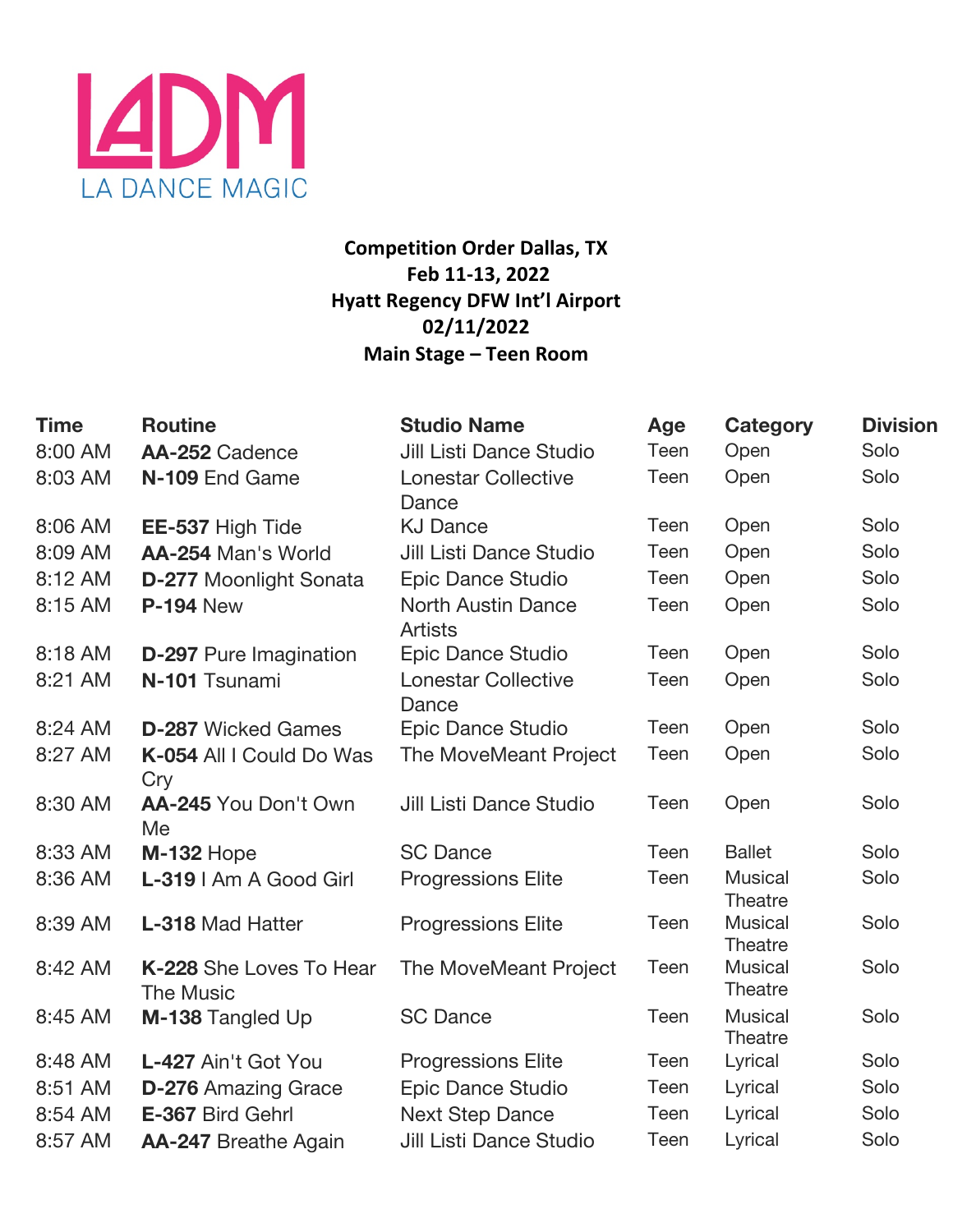| 9:00 AM   | N-227 Don't Get Me<br>Wrong              | <b>Lonestar Collective</b><br>Dance          | Teen | Lyrical      | Solo |
|-----------|------------------------------------------|----------------------------------------------|------|--------------|------|
| 9:03 AM   | D-296 Faith                              | <b>Epic Dance Studio</b>                     | Teen | Lyrical      | Solo |
| 9:06 AM   | E-376 Hanging by a<br><b>Tread</b>       | <b>Next Step Dance</b>                       | Teen | Lyrical      | Solo |
| 9:09 AM   | M-135   Don't Wanna<br>Miss a Thing      | <b>SC Dance</b>                              | Teen | Lyrical      | Solo |
| 9:12 AM   | C-125 I GUESS I'M IN<br><b>LOVE</b>      | Top Hat Dance Centre,<br>Inc.                | Teen | Lyrical      | Solo |
| $9:15$ AM | L-313   Won't Give Up                    | <b>Progressions Elite</b>                    | Teen | Lyrical      | Solo |
| 9:18 AM   | D-299 In My Life                         | <b>Epic Dance Studio</b>                     | Teen | Lyrical      | Solo |
| 9:21 AM   | D-294 Let You Know                       | Epic Dance Studio                            | Teen | Lyrical      | Solo |
| 9:24 AM   | M-129 Like My Father                     | <b>SC Dance</b>                              | Teen | Lyrical      | Solo |
| 9:27 AM   | <b>L-311</b> Little Did I Know           | <b>Progressions Elite</b>                    | Teen | Lyrical      | Solo |
| 9:30 AM   | M-389** Love Me<br>Anyway                | <b>SC Dance</b>                              | Teen | Lyrical      | Solo |
| 9:33 AM   | E-374 Lovely                             | Next Step Dance                              | Teen | Lyrical      | Solo |
| 9:36 AM   | E-368 My Funny<br>Valentine              | <b>Next Step Dance</b>                       | Teen | Lyrical      | Solo |
| 9:39 AM   | <b>AA-248 My Way</b>                     | Jill Listi Dance Studio                      | Teen | Lyrical      | Solo |
| 9:42 AM   | <b>BB-417 Only</b>                       | <b>Missy Crain Dance</b><br><b>Studios</b>   | Teen | Lyrical      | Solo |
| 9:45 AM   | EE-535 Ooh Child                         | <b>KJ Dance</b>                              | Teen | Lyrical      | Solo |
| 9:48 AM   | EE-552 Open Hands                        | <b>KJ Dance</b>                              | Teen | Lyrical      | Solo |
| 9:51 AM   | M-148 Remedy                             | <b>SC Dance</b>                              | Teen | Lyrical      | Solo |
| 9:54 AM   | <b>D-284 To Make You Feel</b><br>My Love | Epic Dance Studio                            | Teen | Lyrical      | Solo |
| 9:57 AM   | N-099 Wild at Heart                      | <b>Lonestar Collective</b><br>Dance          | Teen | Lyrical      | Solo |
| 10:00 AM  | <b>D-290</b> Young & Beautiful           | Epic Dance Studio                            | Teen | Lyrical      | Solo |
| 10:03 AM  | Y-360 To My Brother                      | Cindy's School of Dance                      | Teen | Lyrical      | Solo |
| 10:06 AM  | <b>C-127 AFTERGLOW</b>                   | Top Hat Dance Centre,<br>Inc.                | Teen | Contemporary | Solo |
| 10:09 AM  | <b>EE-541 Beulah Loves</b><br>Dancing    | <b>KJ Dance</b>                              | Teen | Contemporary | Solo |
| 10:12 AM  | D-293 Broken                             | Epic Dance Studio                            | Teen | Contemporary | Solo |
| 10:15 AM  | Y-359 Dark Runs Out                      | Cindy's School of Dance                      | Teen | Contemporary | Solo |
| 10:18 AM  | D-285 Don't You<br>Remember              | Epic Dance Studio                            | Teen | Contemporary | Solo |
| 10:21 AM  | AA-243 Freya                             | <b>Jill Listi Dance Studio</b>               | Teen | Contemporary | Solo |
| 10:24 AM  | J-028 Game of Survival                   | Fly High Dance and<br><b>Performing Arts</b> | Teen | Contemporary | Solo |
| 10:27 AM  | <b>P-181 Gold</b>                        | <b>North Austin Dance</b><br><b>Artists</b>  | Teen | Contemporary | Solo |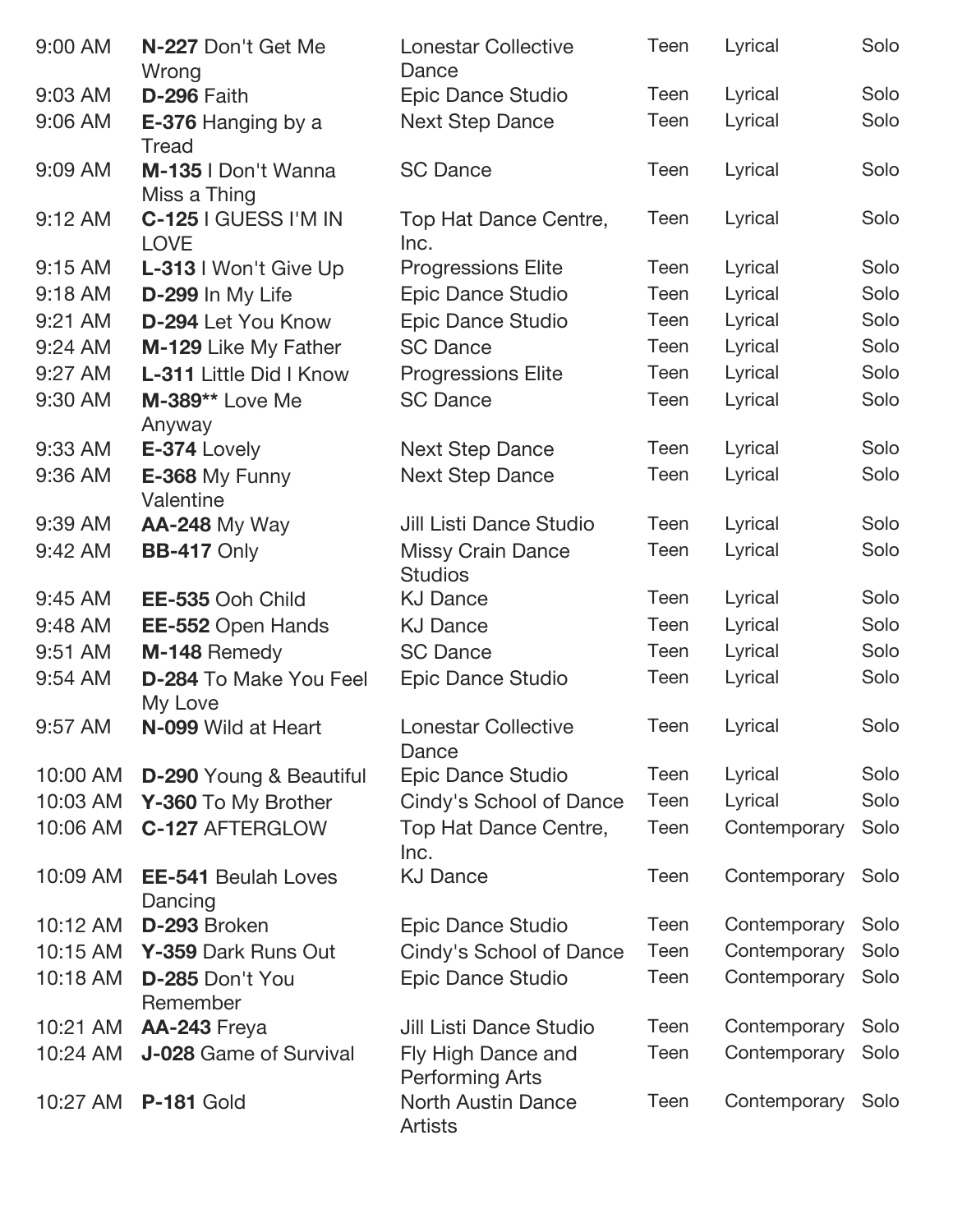| 10:30 AM | <b>Z-275** Hang On a Little</b><br>Longer     | <b>Performing Arts Studio</b>                | Teen | Contemporary      | Solo |
|----------|-----------------------------------------------|----------------------------------------------|------|-------------------|------|
| 10:33 AM | EE-554 Hyperballed                            | <b>KJ Dance</b>                              | Teen | Contemporary      | Solo |
| 10:36 AM | E-364 I'll Be Good                            | <b>Next Step Dance</b>                       | Teen | Contemporary      | Solo |
| 10:39 AM | EE-526 I'm Every Sparkly<br>Woman             | <b>KJ Dance</b>                              | Teen | Contemporary      | Solo |
| 10:42 AM | F-549 If You Love Her                         | <b>Head to Toe Dance</b>                     | Teen | Contemporary      | Solo |
| 10:45 AM | J-037 In A Week                               | Fly High Dance and<br><b>Performing Arts</b> | Teen | Contemporary      | Solo |
| 10:48 AM | <b>EE-527</b> In the Sun                      | <b>KJ Dance</b>                              | Teen | Contemporary      | Solo |
| 10:51 AM | <b>E-365</b> La Vien Rose                     | <b>Next Step Dance</b>                       | Teen | Contemporary      | Solo |
| 10:54 AM | <b>P-188</b> Let me Follow                    | <b>North Austin Dance</b><br><b>Artists</b>  | Teen | Contemporary      | Solo |
| 10:57 AM | L-322 Light My Love                           | <b>Progressions Elite</b>                    | Teen | Contemporary      | Solo |
| 11:00 AM | E-379 O, superman                             | <b>Next Step Dance</b>                       | Teen | Contemporary      | Solo |
| 11:03 AM | D-304 Praying                                 | <b>Epic Dance Studio</b>                     | Teen | Contemporary      | Solo |
| 11:06 AM | P-186 Reminders,<br><b>Defeats</b>            | <b>North Austin Dance</b><br><b>Artists</b>  | Teen | Contemporary      | Solo |
| 11:09 AM | L-317 She's Gone                              | <b>Progressions Elite</b>                    | Teen | Contemporary      | Solo |
| 11:12 AM | <b>K-229 Shift</b>                            | The MoveMeant Project                        | Teen | Contemporary      | Solo |
| 11:15 AM | Y-353 Slow Fade                               | Cindy's School of Dance                      | Teen | Contemporary      | Solo |
| 11:18 AM | J-041 Soldier                                 | Fly High Dance and<br><b>Performing Arts</b> | Teen | Contemporary      | Solo |
| 11:21 AM | AA-241 Solitude                               | <b>Jill Listi Dance Studio</b>               | Teen | Contemporary      | Solo |
| 11:24 AM | E-377 Spine                                   | <b>Next Step Dance</b>                       | Teen | Contemporary      | Solo |
| 11:27 AM | J-036 Stars Are On Your<br>Side               | Fly High Dance and<br><b>Performing Arts</b> | Teen | Contemporary      | Solo |
| 11:30 AM | Y-342 Storm                                   | Cindy's School of Dance                      | Teen | Contemporary Solo |      |
| 11:33 AM | <b>EE-523 To Believe</b>                      | <b>KJ Dance</b>                              | Teen | Contemporary      | Solo |
| 11:36 AM | L-393** Trainwreck                            | <b>Progressions Elite</b>                    | Teen | Contemporary      | Solo |
| 11:39 AM | E-373 Try a Little<br><b>Tenderness</b>       | <b>Next Step Dance</b>                       | Teen | Contemporary      | Solo |
| 11:42 AM | <b>D-295</b> When The Party's<br>Over         | Epic Dance Studio                            | Teen | Contemporary      | Solo |
| 11:45 AM | <b>EE-532 When We Were</b><br>Children        | <b>KJ Dance</b>                              | Teen | Contemporary      | Solo |
| 11:48 AM | <b>EE-556 The Watering</b>                    | <b>KJ Dance</b>                              | Teen | Contemporary      | Solo |
| 11:51 AM | Y-358** Whole                                 | Cindy's School of Dance                      | Teen | Contemporary      | Solo |
| 11:54 AM | D-298 Will I Be Enough                        | <b>Epic Dance Studio</b>                     | Teen | Contemporary      | Solo |
| 11:57 AM | <b>II-481 ADIOS</b>                           | <b>Rock City Dance Center</b>                | Teen | Contemporary      | Solo |
| 12:00 PM | <b>II-475 TIME IN A BOTTLE</b>                | <b>Rock City Dance Center</b>                | Teen | Contemporary      | Solo |
| 12:03 PM | <b>II-479 THE BOXER</b>                       | <b>Rock City Dance Center</b>                | Teen | Contemporary      | Solo |
| 12:06 PM | <b>L-315 Blame It On The</b><br><b>Boogie</b> | <b>Progressions Elite</b>                    | Teen | Tap               | Solo |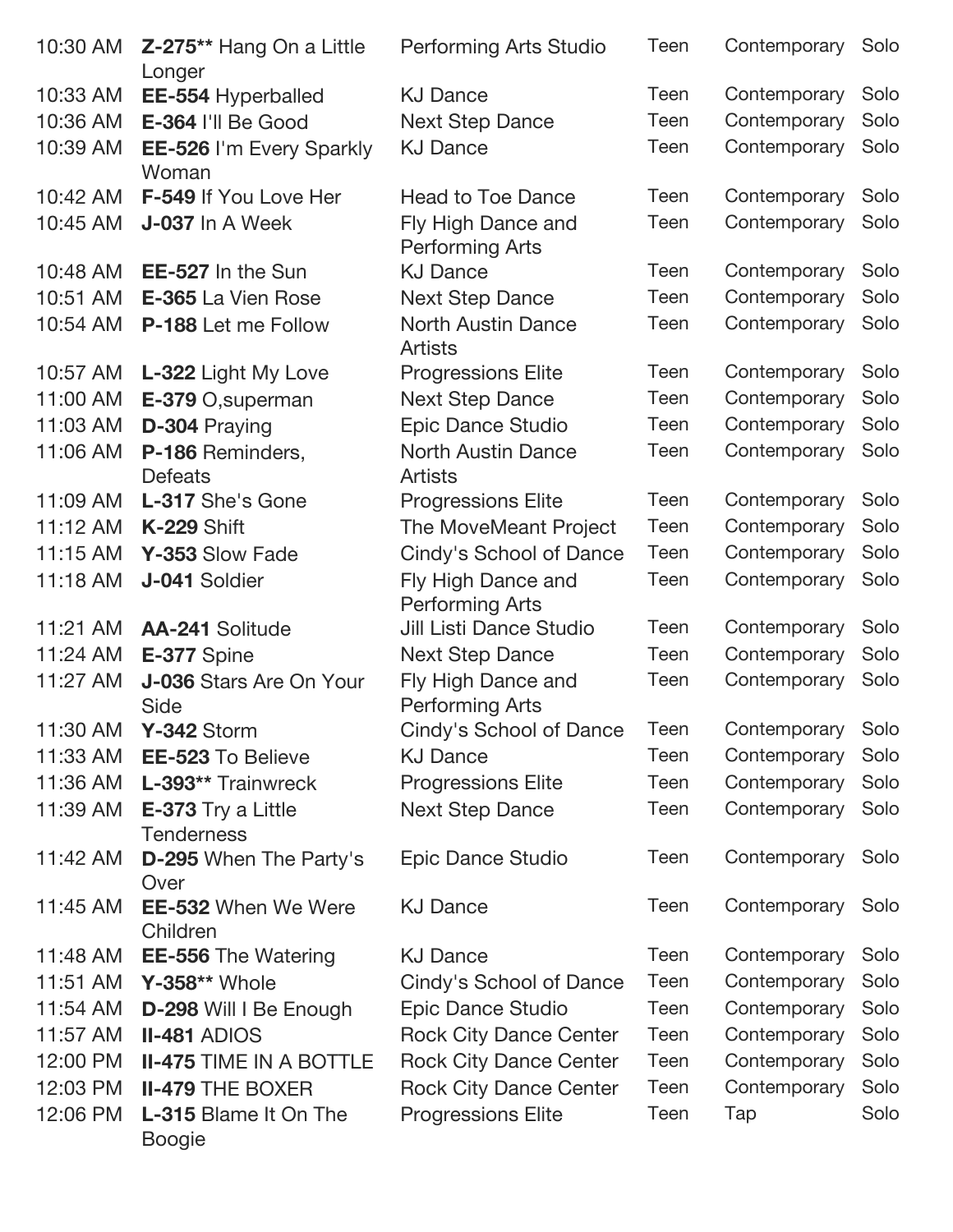| 12:09 PM  | L-488 Can't Buy Me Love        | <b>Progressions Elite</b>                    | Teen        | Tap  | Solo |
|-----------|--------------------------------|----------------------------------------------|-------------|------|------|
| 12:12 PM  | EE-528 Don't Go Yet            | <b>KJ Dance</b>                              | Teen        | Tap  | Solo |
| 12:15 PM  | EE-534 Good To Go              | <b>KJ Dance</b>                              | Teen        | Tap  | Solo |
| 12:18 PM  | L-312 Let's Groove             | <b>Progressions Elite</b>                    | Teen        | Tap  | Solo |
| 12:21 PM  | N-103 Lifer                    | <b>Lonestar Collective</b><br>Dance          | Teen        | Tap  | Solo |
| 12:24 PM  | E-380 Billie Jean              | <b>Next Step Dance</b>                       | Teen        | Tap  | Solo |
| 12:27 PM  | Y-344 Stand By Me              | Cindy's School of Dance                      | Teen        | Tap  | Solo |
| 12:30 PM  | <b>J-049</b> Walkin on the Sun | Fly High Dance and<br><b>Performing Arts</b> | Teen        | Tap  | Solo |
| 12:33 PM  | K-055 You Are The<br>Reason    | The MoveMeant Project                        | Teen        | Tap  | Solo |
| 12:36 PM  | EE-533   Need You              | <b>KJ Dance</b>                              | Teen        | Tap  | Solo |
| 12:39 PM  | <b>II-485 PRETTY WOMAN</b>     | <b>Rock City Dance Center</b>                | Teen        | Tap  | Solo |
| 12:42 PM  | <b>P-303 A Pale</b>            | <b>North Austin Dance</b><br><b>Artists</b>  | Teen        | Jazz | Solo |
| 12:45 PM  | M-143 Acapella                 | <b>SC Dance</b>                              | Teen        | Jazz | Solo |
| 12:48 PM  | Y-346 Always Something         | Cindy's School of Dance                      | Teen        | Jazz | Solo |
| 12:51 PM  | M-146 Bassline                 | <b>SC Dance</b>                              | Teen        | Jazz | Solo |
| 12:54 PM  | E-370 Black & Gold             | <b>Next Step Dance</b>                       | Teen        | Jazz | Solo |
| 12:57 PM  | E-372 Bom Bom                  | Next Step Dance                              | Teen        | Jazz | Solo |
| 1:00 PM   | <b>J-039</b> Come Here for     | Fly High Dance and                           | Teen        | Jazz | Solo |
|           | Love                           | <b>Performing Arts</b>                       |             |      |      |
| $1:03$ PM | L-487 Control                  | <b>Progressions Elite</b>                    | Teen        | Jazz | Solo |
| 1:06 PM   | <b>C-124 CRAZY IN LOVE</b>     | Top Hat Dance Centre,<br>Inc.                | Teen        | Jazz | Solo |
| 1:09 PM   | AA-258 Danse'                  | <b>Jill Listi Dance Studio</b>               | <b>Teen</b> | Jazz | Solo |
| 1:12 PM   | F-545 Desperate                | Head to Toe Dance                            | Teen        | Jazz | Solo |
| 1:15 PM   | Y-345 Disco Pop                | Cindy's School of Dance                      | Teen        | Jazz | Solo |
| $1:18$ PM | M-137 Drive                    | <b>SC Dance</b>                              | Teen        | Jazz | Solo |
| 1:21 PM   | <b>AA-246 Escalate</b>         | <b>Jill Listi Dance Studio</b>               | Teen        | Jazz | Solo |
| 1:24 PM   | F-547 Fashion                  | <b>Head to Toe Dance</b>                     | Teen        | Jazz | Solo |
| 1:27 PM   | <b>II-482 FEVER</b>            | <b>Rock City Dance Center</b>                | Teen        | Jazz | Solo |
| 1:30 PM   | Y-347 Get That                 | Cindy's School of Dance                      | Teen        | Jazz | Solo |
| 1:33 PM   | $N-095$ Get Up                 | <b>Lonestar Collective</b><br>Dance          | Teen        | Jazz | Solo |
| 1:36 PM   | <b>II-472 GOTCHA</b>           | <b>Rock City Dance Center</b>                | Teen        | Jazz | Solo |
| 1:39 PM   | D-288 Hello                    | Epic Dance Studio                            | Teen        | Jazz | Solo |
| 1:42 PM   | EE-536 I'm A Ruler             | <b>KJ Dance</b>                              | Teen        | Jazz | Solo |
| $1:45$ PM | F-546 I'm Still Standing       | <b>Head to Toe Dance</b>                     | Teen        | Jazz | Solo |
| 1:48 PM   | N-102 In The Wild              | <b>Lonestar Collective</b><br>Dance          | Teen        | Jazz | Solo |
| 1:51 PM   | Y-356 Little Bird              | Cindy's School of Dance                      | Teen        | Jazz | Solo |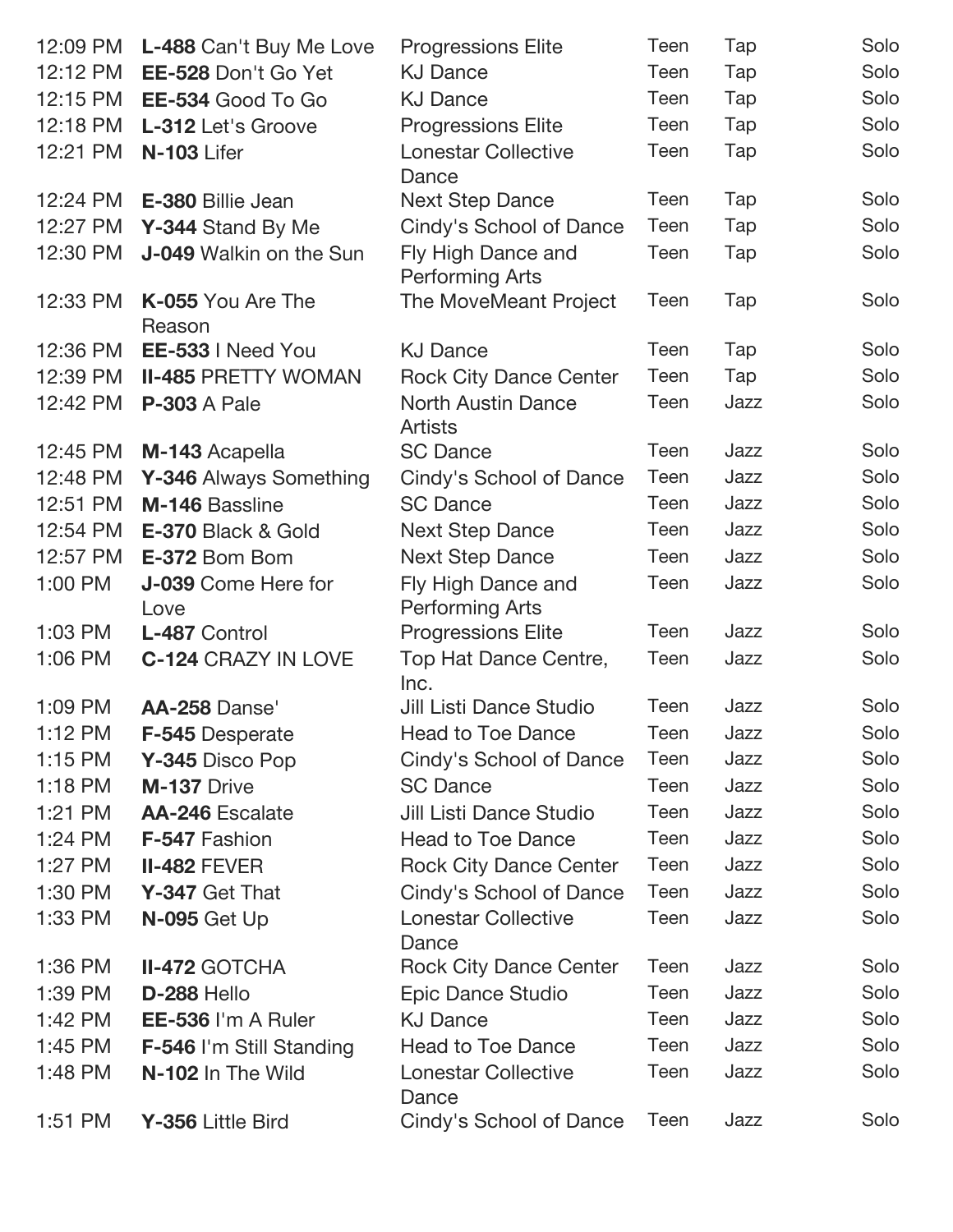| 1:54 PM | N-098 Makin' Moves                          | <b>Lonestar Collective</b><br>Dance          | Teen        | Jazz                             | Solo     |
|---------|---------------------------------------------|----------------------------------------------|-------------|----------------------------------|----------|
| 1:57 PM | <b>AA-251 Mama Knows</b><br><b>Best</b>     | <b>Jill Listi Dance Studio</b>               | Teen        | Jazz                             | Solo     |
| 2:00 PM | N-107 Mama Knows Best                       | <b>Lonestar Collective</b><br>Dance          | Teen        | Jazz                             | Solo     |
| 2:03 PM | AA-260 Misbehaving                          | <b>Jill Listi Dance Studio</b>               | Teen        | Jazz                             | Solo     |
| 2:06 PM | M-131 My Head and my<br>Heart               | <b>SC Dance</b>                              | Teen        | Jazz                             | Solo     |
| 2:09 PM | J-038 Play With Fire                        | Fly High Dance and<br><b>Performing Arts</b> | Teen        | Jazz                             | Solo     |
| 2:12 PM | AA-253 Play with Fire                       | Jill Listi Dance Studio                      | Teen        | Jazz                             | Solo     |
| 2:15 PM | <b>EE-540 Puttin' on the Ritz</b>           | <b>KJ Dance</b>                              | Teen        | Jazz                             | Solo     |
| 2:18 PM | <b>P-179</b> Tea                            | <b>North Austin Dance</b><br><b>Artists</b>  | Teen        | Jazz                             | Solo     |
| 2:21 PM | <b>EE-551 Wildfire</b>                      | <b>KJ Dance</b>                              | Teen        | Jazz                             | Solo     |
| 2:24 PM | E-366 You Don't Own Me                      | <b>Next Step Dance</b>                       | Teen        | Jazz                             | Solo     |
|         |                                             | <b>Teen Solo Awards!!!</b>                   |             |                                  |          |
| 3:50 PM | <b>M-147</b> Through the Eyes<br>of a Child | <b>SC Dance</b>                              | Teen        | <b>Ballet</b>                    | Duo/Trio |
| 3:53 PM | <b>M-144 90 Days</b>                        | <b>SC Dance</b>                              | Teen        | Contemporary                     | Duo/Trio |
| 3:56 PM | EE-512 Here I Am                            | <b>KJ Dance</b>                              | Teen        | Contemporary                     | Duo/Trio |
| 3:59 PM | <b>L-310 How Many Times</b>                 | <b>Progressions Elite</b>                    | Teen        | Contemporary                     | Duo/Trio |
| 4:02 PM | <b>J-032 Rain Dance</b>                     | Fly High Dance and<br><b>Performing Arts</b> | Teen        | Contemporary                     | Duo/Trio |
| 4:05 PM | Y-352 Black and Gold                        | Cindy's School of Dance                      | Teen        | Jazz                             | Duo/Trio |
| 4:08 PM | M-139 Fever                                 | <b>SC Dance</b>                              | Teen        | Jazz                             | Duo/Trio |
| 4:11 PM | K-058 Make It Go                            | The MoveMeant Project                        | Teen        | Jazz                             | Duo/Trio |
| 4:14 PM | <b>D-300 New Attitude</b>                   | Epic Dance Studio                            | Teen        | Jazz                             | Duo/Trio |
| 4:17 PM | N-112 Old Yellow Brick                      | <b>Lonestar Collective</b><br>Dance          | <b>Teen</b> | Jazz                             | Duo/Trio |
| 4:20 PM | <b>D-278 Falling Apart</b>                  | Epic Dance Studio                            | Teen        | Lyrical                          | Duo/Trio |
| 4:23 PM | <b>Y-348 Home</b>                           | Cindy's School of Dance                      | Teen        | Lyrical                          | Duo/Trio |
| 4:26 PM | M-388 Lost Without You                      | <b>SC Dance</b>                              | Teen        | Lyrical                          | Duo/Trio |
| 4:29 PM | D-279 Stars                                 | Epic Dance Studio                            | Teen        | Lyrical                          | Duo/Trio |
| 4:32 PM | L-316 Hernando's<br>Hideaway                | <b>Progressions Elite</b>                    | Teen        | <b>Musical</b><br>Theatre        | Duo/Trio |
| 4:35 PM | L-321   Can't Do It Alone                   | <b>Progressions Elite</b>                    | Teen        | <b>Musical</b><br><b>Theatre</b> | Duo/Trio |
| 4:38 PM | Y-357 Mama Makes<br><b>Three</b>            | Cindy's School of Dance                      | Teen        | <b>Musical</b><br>Theatre        | Duo/Trio |
| 4:41 PM | H-422 2 to 1                                | <b>Studio of MoveMINT</b>                    | Senior      | Contemporary                     | Duo/Trio |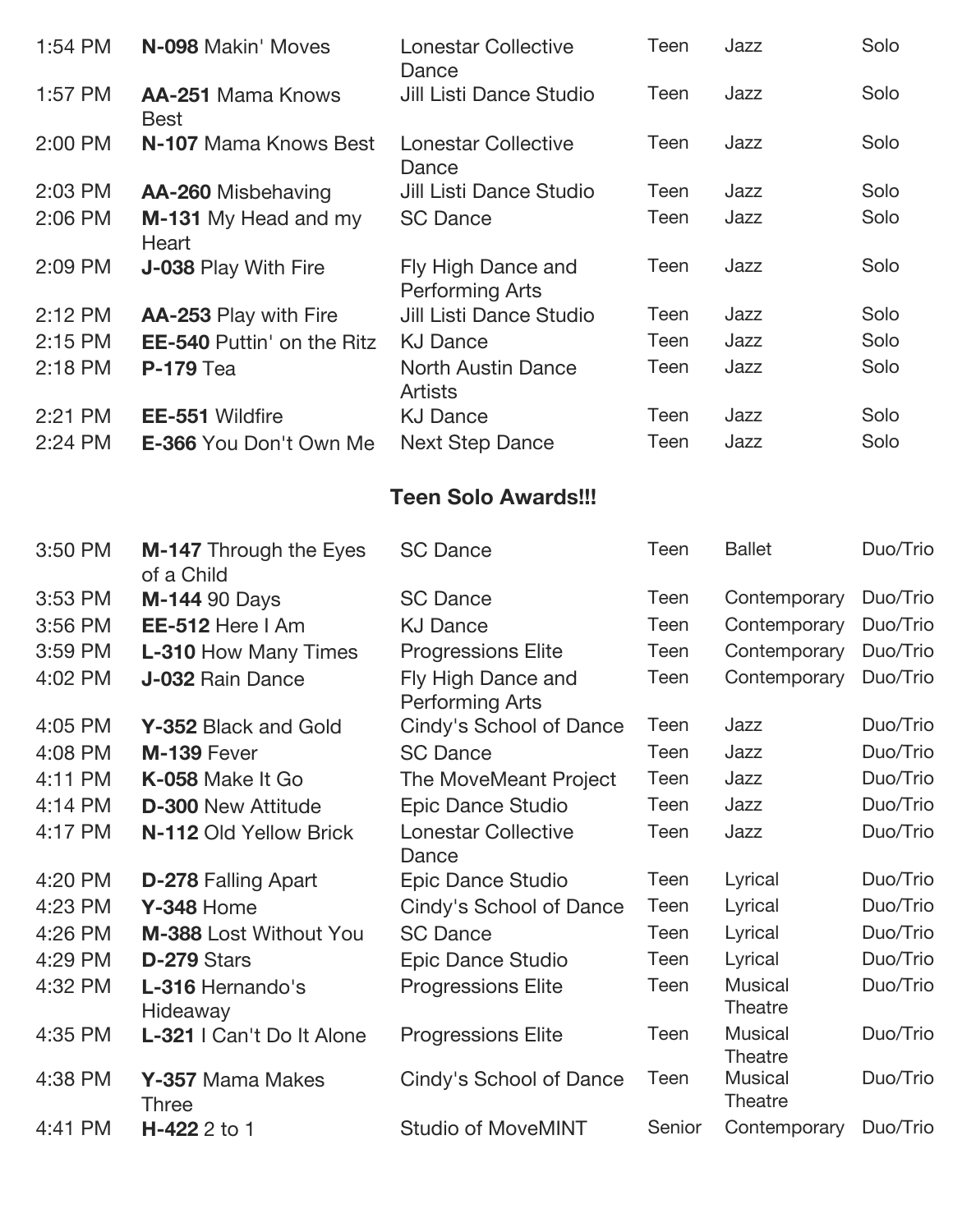| 4:44 PM | <b>BB-557 Far Away</b>                      | <b>Missy Crain Dance</b><br><b>Studios</b>         | Senior | Contemporary                     | Duo/Trio |
|---------|---------------------------------------------|----------------------------------------------------|--------|----------------------------------|----------|
| 4:47 PM | AA-238 If You Forget Me                     | <b>Jill Listi Dance Studio</b>                     | Senior | Contemporary                     | Duo/Trio |
| 4:50 PM | <b>AA-237 Big</b>                           | Jill Listi Dance Studio                            | Senior | Hip Hop                          | Duo/Trio |
| 4:53 PM | AA-234 Over the<br>Rainbow                  | <b>Jill Listi Dance Studio</b>                     | Teen   | Lyrical                          | Line     |
| 4:56 PM | X-222 Lightening                            | <b>Foot Works Performing</b><br><b>Arts Center</b> | Teen   | Contemporary                     | Line     |
| 4:59 PM | X-217 Quiet And Cold                        | <b>Foot Works Performing</b><br><b>Arts Center</b> | Teen   | Contemporary                     | Line     |
| 5:02 PM | <b>BB-401</b> Everything I<br>Wanted        | <b>Missy Crain Dance</b><br><b>Studios</b>         | Teen   | Contemporary                     | Line     |
| 5:05 PM | <b>II-457 ITS ALL OK</b>                    | <b>Rock City Dance Center</b>                      | Teen   | Contemporary                     | Line     |
| 5:08 PM | E-385 Someone Else                          | <b>Next Step Dance</b>                             | Teen   | Contemporary                     | Line     |
| 5:11 PM | Y-339 Oh Yeah                               | Cindy's School of Dance                            | Teen   | Jazz                             | Line     |
| 5:14 PM | EE-517 Ready or Not                         | <b>KJ Dance</b>                                    | Teen   | Hip Hop                          | Line     |
| 5:17 PM | <b>C-010 RUN</b>                            | Top Hat Dance Centre,<br>Inc.                      | Teen   | Jazz                             | Line     |
| 5:20 PM | <b>M-072</b> We Run This                    | <b>SC Dance</b>                                    | Teen   | Hip Hop                          | Line     |
| 5:23 PM | X-214 Who I Am                              | <b>Foot Works Performing</b><br><b>Arts Center</b> | Teen   | Contemporary                     | Line     |
| 5:26 PM | X-216 Make It Look Easy                     | <b>Foot Works Performing</b><br><b>Arts Center</b> | Teen   | Jazz                             | Line     |
| 5:29 PM | F-017 Light It Up                           | <b>Head to Toe Dance</b>                           | Teen   | Hip Hop                          | Line     |
| 5:32 PM | P-117 Swarm                                 | <b>North Austin Dance</b><br><b>Artists</b>        | Teen   | Contemporary                     | Line     |
| 5:35 PM | D-265 Royalty                               | Epic Dance Studio                                  | Teen   | Jazz                             | Line     |
| 5:38 PM | N-085 Shoeless Joe                          | <b>Lonestar Collective</b><br>Dance                | Teen   | <b>Musical</b><br><b>Theatre</b> | Line     |
| 5:41 PM | <b>X-213 Work</b>                           | <b>Foot Works Performing</b><br><b>Arts Center</b> | Teen   | Jazz                             | Line     |
| 5:44 PM | <b>X-221 XR2</b>                            | <b>Foot Works Performing</b><br><b>Arts Center</b> | Teen   | Jazz                             | Line     |
| 5:47 PM | <b>BB-402</b> Another One Bites<br>the Dust | <b>Missy Crain Dance</b><br><b>Studios</b>         | Teen   | Jazz                             | Line     |
| 5:50 PM | <b>II-447   KNOW NOW</b>                    | <b>Rock City Dance Center</b>                      | Teen   | Open                             | Line     |
| 5:53 PM | <b>E-419 Derniere Danse</b>                 | <b>Next Step Dance</b>                             | Teen   | Jazz                             | Line     |
| 5:56 PM | <b>C-011 LOVE SPELL</b>                     | Top Hat Dance Centre,<br>Inc.                      | Teen   | Lyrical                          | Line     |
| 5:59 PM | <b>AA-233</b> Velma Takes that<br>Jazz      | <b>Jill Listi Dance Studio</b>                     | Teen   | <b>Musical</b><br>Theatre        | Line     |
| 6:02 PM | X-218 The Bachelorette                      | Foot Works Performing<br><b>Arts Center</b>        | Teen   | Tap                              | Line     |
| 6:05 PM | X-215 Thursday                              | <b>Foot Works Performing</b><br><b>Arts Center</b> | Teen   | Tap                              | Line     |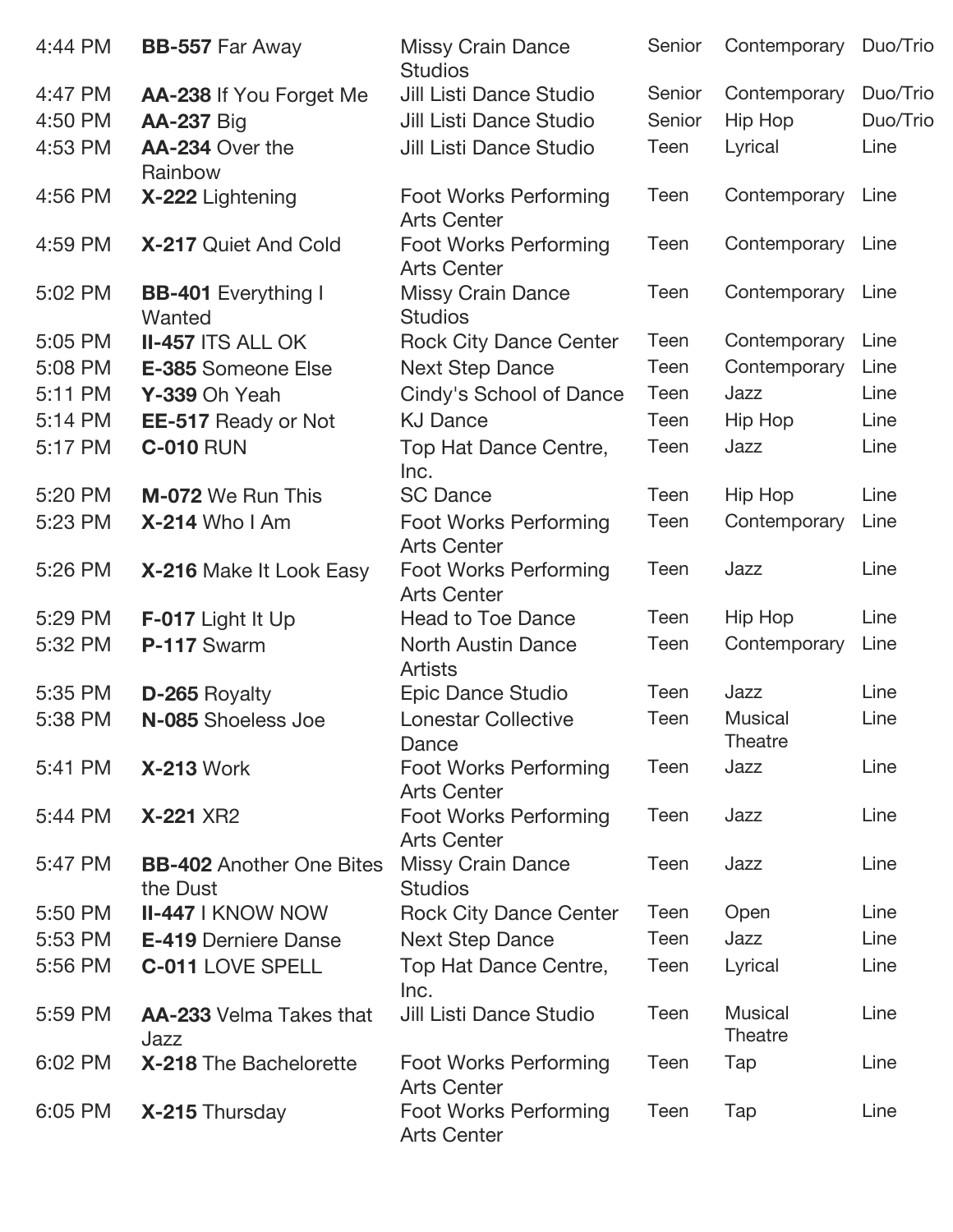| 6:08 PM | P-115 Wiggle                        | <b>North Austin Dance</b><br><b>Artists</b>        | Teen | Jazz          | Line  |
|---------|-------------------------------------|----------------------------------------------------|------|---------------|-------|
| 6:11 PM | N-084 Freedom 90                    | <b>Lonestar Collective</b><br>Dance                | Teen | Tap           | Line  |
| 6:14 PM | <b>BB-408</b> Sweet Dreams          | <b>Missy Crain Dance</b><br><b>Studios</b>         | Teen | Jazz          | Line  |
| 6:17 PM | <b>E-418 Coming Home</b>            | <b>Next Step Dance</b>                             | Teen | Lyrical       | Line  |
| 6:20 PM | <b>BB-397 Blue Skies</b>            | <b>Missy Crain Dance</b><br><b>Studios</b>         | Teen | Lyrical       | Line  |
| 6:23 PM | <b>P-116</b> Fire & Rain            | <b>North Austin Dance</b><br><b>Artists</b>        | Teen | Lyrical       | Line  |
| 6:26 PM | M-064 Mannequin                     | <b>SC Dance</b>                                    | Teen | Jazz          | Line  |
| 6:29 PM | <b>BB-409 Waterfall</b>             | <b>Missy Crain Dance</b><br><b>Studios</b>         | Teen | Lyrical       | Line  |
| 6:32 PM | E-001 Marina Gasolina               | <b>Next Step Dance</b>                             | Teen | Tap           | Line  |
| 6:35 PM | Y-326 Young Love                    | Cindy's School of Dance                            | Teen | Contemporary  | Group |
| 6:38 PM | J-026 False Alarm                   | Fly High Dance and<br><b>Performing Arts</b>       | Teen | Contemporary  | Group |
| 6:41 PM | N-083 Blackbird                     | <b>Lonestar Collective</b><br>Dance                | Teen | <b>Ballet</b> | Group |
| 6:44 PM | <b>EE-498 Still Breathing</b>       | <b>KJ Dance</b>                                    | Teen | Contemporary  | Group |
| 6:47 PM | M-060 Golden Ticket                 | <b>SC Dance</b>                                    | Teen | <b>Ballet</b> | Group |
| 6:50 PM | Y-335 The Best Is Yet To<br>Come    | Cindy's School of Dance                            | Teen | <b>Ballet</b> | Group |
| 6:53 PM | <b>BB-410 Comme Des</b><br>Garçons  | <b>Missy Crain Dance</b><br><b>Studios</b>         | Teen | Open          | Line  |
| 6:56 PM | E-002 Santa Maria                   | <b>Next Step Dance</b>                             | Teen | Open          | Line  |
| 6:59 PM | <b>L-305 Hold Back the</b><br>River | <b>Progressions Elite</b>                          | Teen | Contemporary  | Group |
| 7:02 PM | <b>J-050 Easy</b>                   | Fly High Dance and<br><b>Performing Arts</b>       | Teen | Open          | Group |
| 7:05 PM | <b>II-465 NO DIGGITY</b>            | <b>Rock City Dance Center</b>                      | Teen | Tap           | Group |
| 7:08 PM | P-173 The Woods                     | <b>North Austin Dance</b><br><b>Artists</b>        | Teen | Contemporary  | Group |
| 7:11 PM | K-053 Let's Dance                   | The MoveMeant Project                              | Teen | Jazz          | Group |
| 7:14 PM | X-202 Homely Ground                 | <b>Foot Works Performing</b><br><b>Arts Center</b> | Teen | Contemporary  | Group |
| 7:17 PM | F-016 SuperStar                     | <b>Head to Toe Dance</b>                           | Teen | Hip Hop       | Group |
| 7:20 PM | E-384 Dream On                      | <b>Next Step Dance</b>                             | Teen | Jazz          | Group |
| 7:23 PM | <b>BB-414 If I Were a Man</b>       | <b>Missy Crain Dance</b><br><b>Studios</b>         | Teen | Jazz          | Group |
| 7:26 PM | <b>J-024 This Bitter Earth</b>      | Fly High Dance and<br><b>Performing Arts</b>       | Teen | Contemporary  | Group |
| 7:29 PM | N-082 Make Me Wanna<br>Clap         | <b>Lonestar Collective</b><br>Dance                | Teen | Jazz          | Group |
| 7:32 PM | EE-494 Money                        | <b>KJ Dance</b>                                    | Teen | Hip Hop       | Group |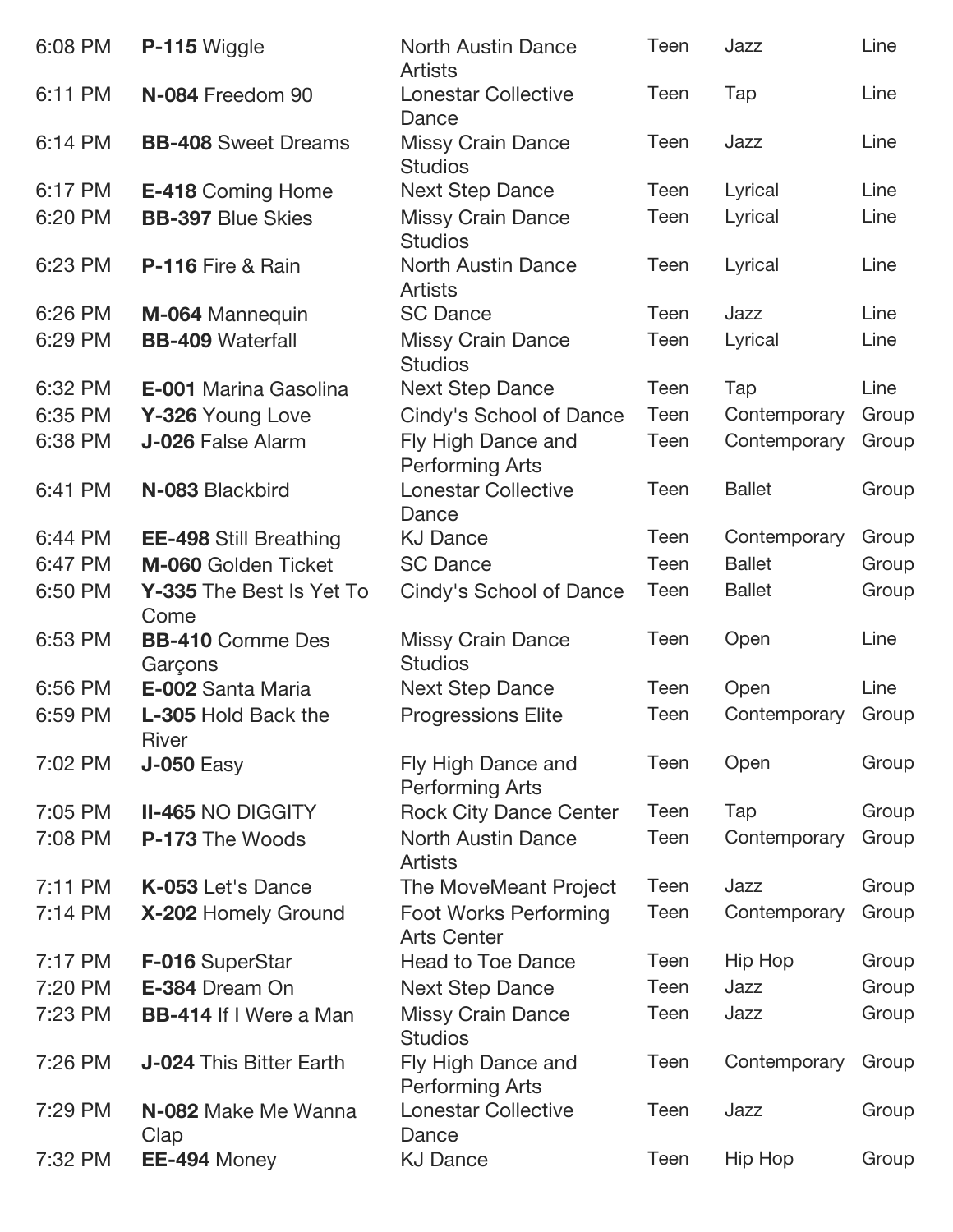| 7:35 PM | M-063 Medicine                              | <b>SC Dance</b>                                    | Teen | Contemporary              | Group |
|---------|---------------------------------------------|----------------------------------------------------|------|---------------------------|-------|
| 7:38 PM | Y-328 Hit The Road Jack                     | Cindy's School of Dance                            | Teen | Tap                       | Group |
| 7:41 PM | L-308 Waves                                 | <b>Progressions Elite</b>                          | Teen | Contemporary              | Group |
| 7:44 PM | J-043 Get Me To The                         | Fly High Dance and                                 | Teen | Tap                       | Group |
|         | Church                                      | <b>Performing Arts</b>                             |      |                           |       |
| 7:47 PM | P-177 Faith                                 | <b>North Austin Dance</b>                          | Teen | Tap                       | Group |
|         |                                             | <b>Artists</b>                                     |      |                           |       |
| 7:50 PM | K-051 III Be Your Clown                     | The MoveMeant Project                              | Teen | Lyrical                   | Group |
| 7:53 PM | X-199 Passenger                             | <b>Foot Works Performing</b><br><b>Arts Center</b> | Teen | Open                      | Group |
| 7:56 PM | EE-507 Word Up                              | <b>KJ Dance</b>                                    | Teen | Jazz                      | Line  |
| 7:59 PM | F-013   Need You                            | <b>Head to Toe Dance</b>                           | Teen | Open                      | Group |
| 8:02 PM | E-383 Bitter                                | <b>Next Step Dance</b>                             | Teen | Lyrical                   | Group |
| 8:05 PM | D-266 Rescue                                | Epic Dance Studio                                  | Teen | Lyrical                   | Group |
| 8:08 PM | <b>J-042 Work Work Don't</b><br><b>Stop</b> | Fly High Dance and<br><b>Performing Arts</b>       | Teen | Hip Hop                   | Group |
| 8:11 PM | <b>II-456 BUILD IT UP</b>                   | <b>Rock City Dance Center</b>                      | Teen | Lyrical                   | Group |
| 8:14 PM | N-086 Red Right Hand                        | <b>Lonestar Collective</b><br>Dance                | Teen | Jazz                      | Group |
| 8:17 PM | <b>EE-499 Showstopper</b>                   | <b>KJ Dance</b>                                    | Teen | Jazz                      | Group |
| 8:20 PM | M-066 Tour Bus                              | <b>SC Dance</b>                                    | Teen | Hip Hop                   | Group |
| 8:23 PM | Y-340 Love Game                             | Cindy's School of Dance                            | Teen | Tap                       | Line  |
| 8:26 PM | L-307 Work                                  | <b>Progressions Elite</b>                          | Teen | Jazz                      | Group |
| 8:29 PM | EE-491 Skhokho                              | <b>KJ Dance</b>                                    | Teen | Open                      | Line  |
| 8:32 PM | P-176 Lonely                                | <b>North Austin Dance</b><br><b>Artists</b>        | Teen | Jazz                      | Group |
| 8:35 PM | K-052 Another One Bites<br>The Dust         | The MoveMeant Project                              | Teen | Open                      | Group |
| 8:38 PM | JJ-435 Too Good At<br>Goodbyes              | <b>Rock City Dance Center</b><br>- Conway          | Teen | Lyrical                   | Group |
| 8:41 PM | <b>J-025 Dirty Night Clowns</b>             | Fly High Dance and<br><b>Performing Arts</b>       | Teen | Jazz                      | Group |
| 8:44 PM | <b>II-459 JUST LEAVE</b>                    | <b>Rock City Dance Center</b>                      | Teen | Lyrical                   | Group |
| 8:47 PM | N-087 Piano Man                             | <b>Lonestar Collective</b><br>Dance                | Teen | Lyrical                   | Group |
| 8:50 PM | <b>EE-500</b> Life of the Party             | <b>KJ Dance</b>                                    | Teen | <b>Musical</b><br>Theatre | Group |
| 8:53 PM | <b>M-061 These Boots</b>                    | <b>SC Dance</b>                                    | Teen | Jazz                      | Group |
| 8:56 PM | Y-334 Black Magic<br>Woman                  | Cindy's School of Dance                            | Teen | Jazz                      | Group |
| 8:59 PM | L-306 Tribe                                 | <b>Progressions Elite</b>                          | Teen | Tap                       | Group |
| 9:02 PM | J-022 It's Not Right                        | Fly High Dance and<br><b>Performing Arts</b>       | Teen | Jazz                      | Group |
| 9:05 PM | <b>II-464 HE LIVES IN YOU</b>               | <b>Rock City Dance Center</b>                      | Teen | Open                      | Group |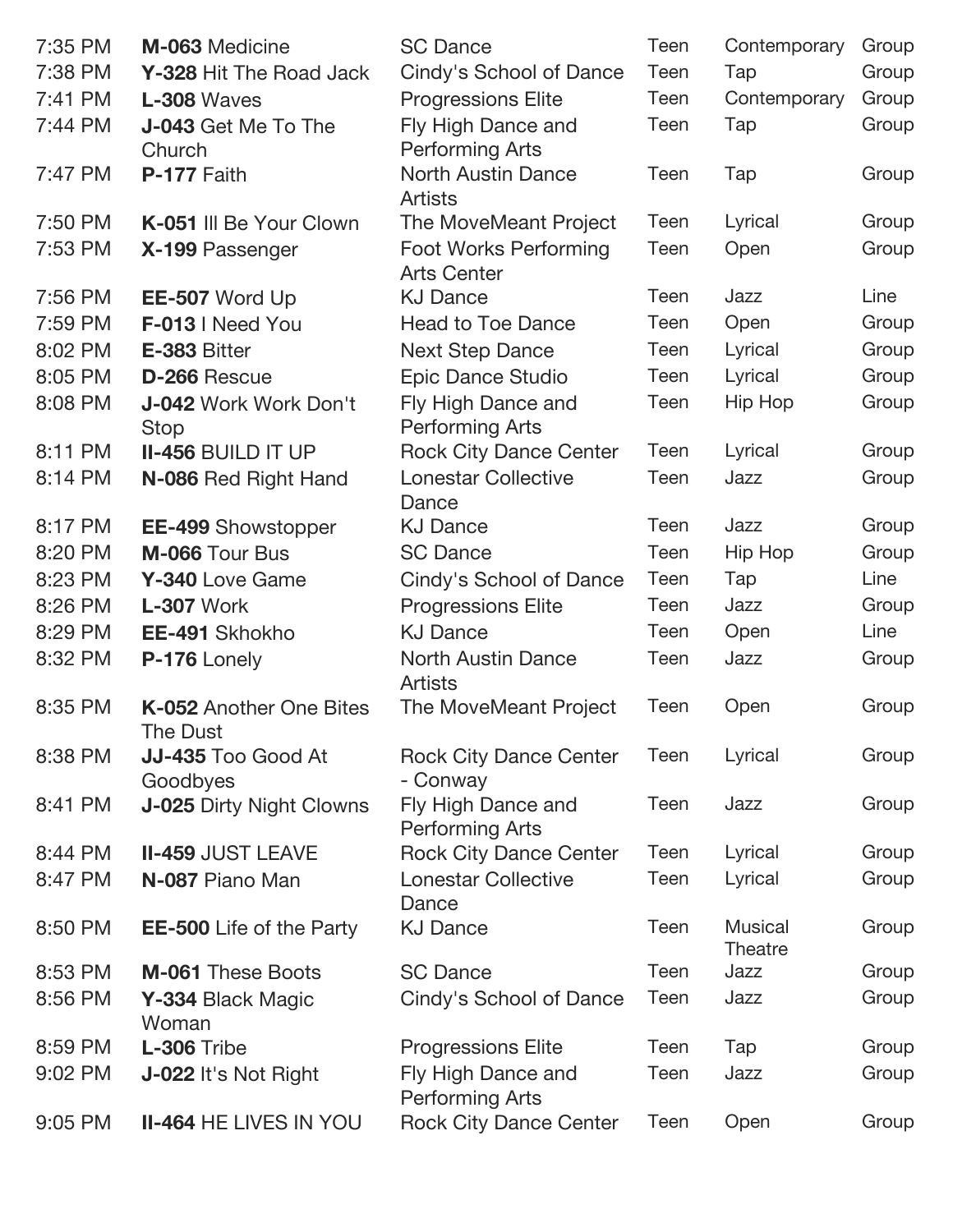| 9:08 PM                                                   | N-088 Superstition                        | <b>Lonestar Collective</b><br>Dance          | Teen | Open         | Group |  |  |
|-----------------------------------------------------------|-------------------------------------------|----------------------------------------------|------|--------------|-------|--|--|
| 9:11 PM                                                   | <b>EE-501</b> What A Day                  | <b>KJ Dance</b>                              | Teen | Tap          | Group |  |  |
| 9:14 PM                                                   | M-065 La Vie en Rose                      | <b>SC Dance</b>                              | Teen | Lyrical      | Group |  |  |
| 9:17 PM                                                   | Y-333 If Time Would<br><b>Stand Still</b> | Cindy's School of Dance                      | Teen | Contemporary | Group |  |  |
| 9:20 PM                                                   | <b>J-023</b> The Moment                   | Fly High Dance and<br><b>Performing Arts</b> | Teen | Lyrical      | Group |  |  |
| 9:23 PM                                                   | <b>II-443 TOO BRIGHT</b>                  | <b>Rock City Dance Center</b>                | Teen | Open         | Group |  |  |
| 9:26 PM                                                   | N-089 You Shook Me                        | <b>Lonestar Collective</b><br>Dance          | Teen | Open         | Group |  |  |
| 9:29 PM                                                   | <b>EE-495 Killing Me Softly</b>           | <b>KJ Dance</b>                              | Teen | Open         | Group |  |  |
| 9:32 PM                                                   | <b>J-027 Fade</b>                         | Fly High Dance and<br><b>Performing Arts</b> | Teen | Lyrical      | Group |  |  |
| 9:35 PM                                                   | <b>II-452 KISS KISS</b>                   | <b>Rock City Dance Center</b>                | Teen | Tap          | Group |  |  |
| Teen Duo/Trio, Group & Line and Senior Duo/Trio Awards!!! |                                           |                                              |      |              |       |  |  |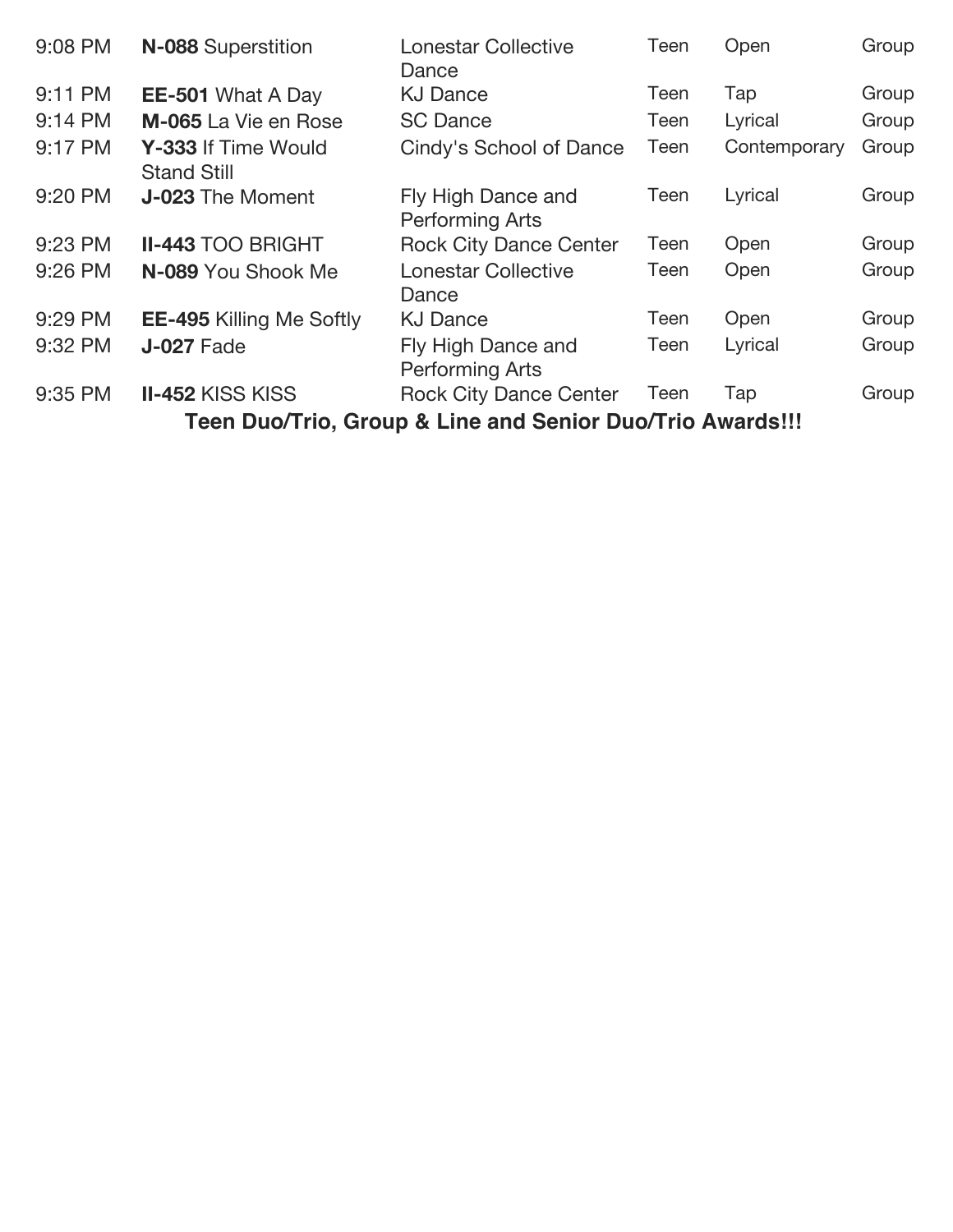

# **Competition Order Dallas, TX Feb 11-13, 2022 Hyatt Regency DFW Int'l Airport 02/11/2022 Second Stage – Junior Room**

| 8:15 AM | <b>M-136</b> The Sleeping Beauty       | <b>SC Dance</b>                              | JR        | <b>Ballet</b>             | Solo |
|---------|----------------------------------------|----------------------------------------------|-----------|---------------------------|------|
| 8:18 AM | M-128 One Two Step                     | <b>SC Dance</b>                              | <b>JR</b> | Hip Hop                   | Solo |
| 8:21 AM | D-282 Anchor                           | Epic Dance Studio                            | <b>JR</b> | Open                      | Solo |
| 8:24 AM | EE-538 Disco Pop                       | <b>KJ Dance</b>                              | <b>JR</b> | Open                      | Solo |
| 8:27 AM | <b>EE-539 Extraordinary</b><br>Machine | <b>KJ Dance</b>                              | <b>JR</b> | Open                      | Solo |
| 8:30 AM | N-097 Gaga                             | <b>Lonestar Collective Dance</b>             | <b>JR</b> | Open                      | Solo |
| 8:33 AM | <b>EE-550 My Strongest Suit</b>        | <b>KJ Dance</b>                              | <b>JR</b> | Open                      | Solo |
| 8:36 AM | P-193 Big Blonde &<br><b>Beautiful</b> | <b>North Austin Dance</b><br><b>Artists</b>  | <b>JR</b> | <b>Musical</b><br>Theatre | Solo |
| 8:39 AM | <b>D-271 Friend Like Me</b>            | Epic Dance Studio                            | <b>JR</b> | <b>Musical</b><br>Theatre | Solo |
| 8:42 AM | AA-261 Show Off                        | Jill Listi Dance Studio                      | JR        | <b>Musical</b><br>Theatre | Solo |
| 8:45 AM | EE-555 Be Kind                         | <b>KJ Dance</b>                              | JR        | Tap                       | Solo |
| 8:48 AM | N-100 Come Together                    | <b>Lonestar Collective Dance</b>             | <b>JR</b> | Tap                       | Solo |
| 8:51 AM | L-392** Lady Be Good                   | <b>Progressions Elite</b>                    | <b>JR</b> | Tap                       | Solo |
| 8:54 AM | J-034 Rhythm Nation                    | Fly High Dance and<br><b>Performing Arts</b> | <b>JR</b> | Tap                       | Solo |
| 8:57 AM | <b>AA-244 Brave</b>                    | <b>Jill Listi Dance Studio</b>               | <b>JR</b> | Lyrical                   | Solo |
| 9:00 AM | D-289 Brave                            | Epic Dance Studio                            | <b>JR</b> | Lyrical                   | Solo |
| 9:03 AM | P-191 Breathe Again                    | <b>North Austin Dance</b><br><b>Artists</b>  | <b>JR</b> | Lyrical                   | Solo |
| 9:06 AM | K-056 Carry You                        | The MoveMeant Project                        | JR        | Lyrical                   | Solo |
| 9:09 AM | D-292 Don't You Worry<br>Child         | Epic Dance Studio                            | <b>JR</b> | Lyrical                   | Solo |
| 9:12 AM | M-134 Every Heart                      | <b>SC Dance</b>                              | <b>JR</b> | Lyrical                   | Solo |
| 9:15 AM | J-040 Gravity                          | Fly High Dance and<br>Performing Arts        | <b>JR</b> | Lyrical                   | Solo |
| 9:18 AM | <b>D-291 Her</b>                       | Epic Dance Studio                            | JR        | Lyrical                   | Solo |
| 9:21 AM | D-272 Hold On To Me                    | Epic Dance Studio                            | <b>JR</b> | Lyrical                   | Solo |
| 9:24 AM | D-281 If I had A Son                   | Epic Dance Studio                            | <b>JR</b> | Lyrical                   | Solo |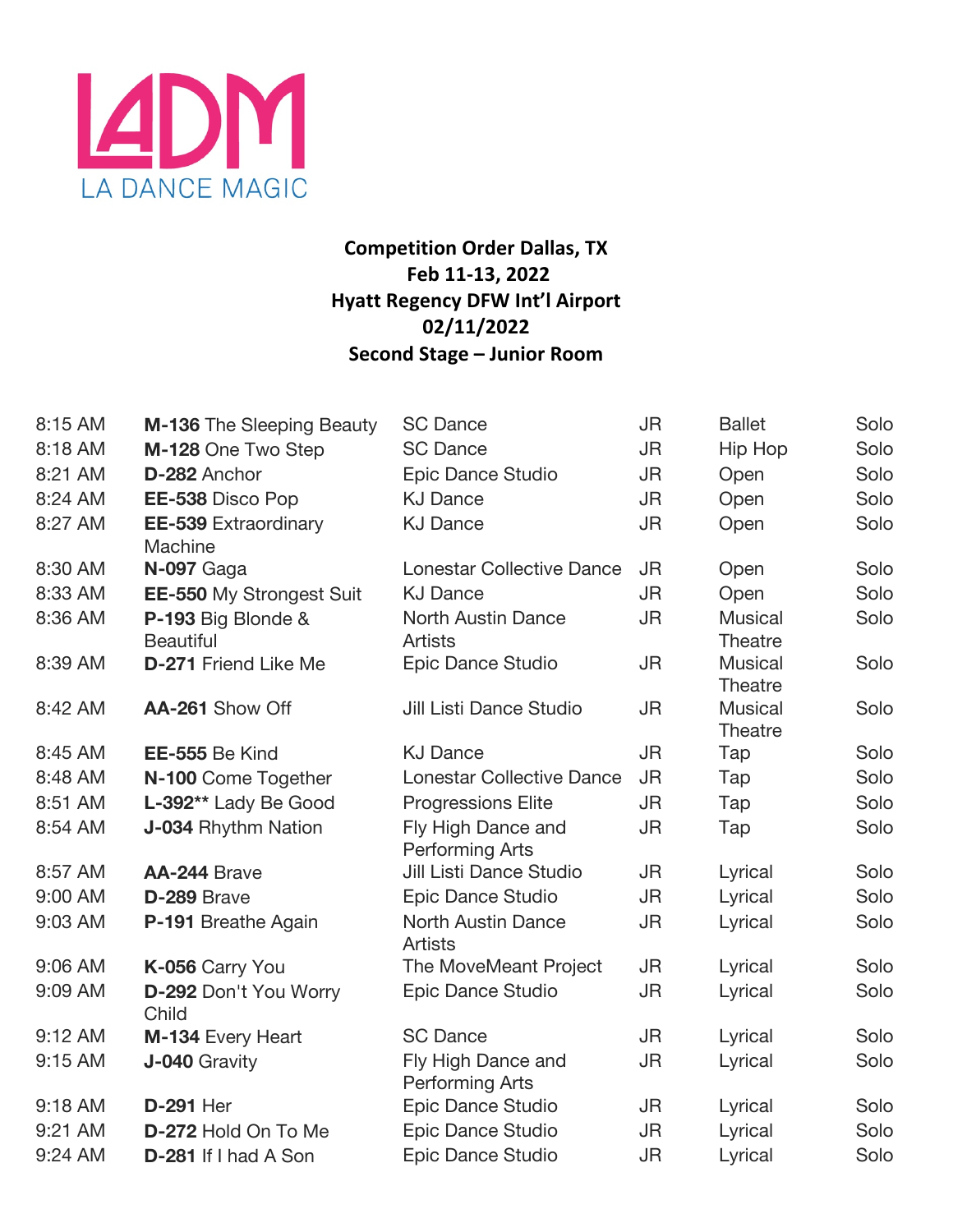| 9:27 AM  | D-270 Look At Me                        | Epic Dance Studio                            | JR        | Lyrical      | Solo |
|----------|-----------------------------------------|----------------------------------------------|-----------|--------------|------|
| 9:30 AM  | <b>J-045</b> Shooting Star              | Fly High Dance and<br><b>Performing Arts</b> | JR        | Lyrical      | Solo |
| 9:33 AM  | D-283 Time To Say<br>Goodbye            | Epic Dance Studio                            | JR        | Lyrical      | Solo |
| 9:36 AM  | <b>AA-257</b> What a Wonderful<br>World | Jill Listi Dance Studio                      | JR        | Lyrical      | Solo |
| 9:39 AM  | P-189 Why Don't I                       | <b>North Austin Dance</b><br><b>Artists</b>  | JR        | Lyrical      | Solo |
| 9:42 AM  | Y-354 Believe                           | Cindy's School of Dance                      | JR        | Lyrical      | Solo |
| 9:45 AM  | <b>J-048 Wings</b>                      | Fly High Dance and<br><b>Performing Arts</b> | JR        | Jazz         | Solo |
| 9:48 AM  | <b>E-363 Attention</b>                  | <b>Next Step Dance</b>                       | JR        | Jazz         | Solo |
| 9:51 AM  | AA-259 Claim Your Weapon                | Jill Listi Dance Studio                      | JR        | Jazz         | Solo |
| 9:54 AM  | M-141 Dance Like Yo'<br>Daddy           | <b>SC Dance</b>                              | JR        | Jazz         | Solo |
| 9:57 AM  | J-044 Do it Like This                   | Fly High Dance and<br><b>Performing Arts</b> | JR        | Jazz         | Solo |
| 10:00 AM | L-394** Do My Thing                     | <b>Progressions Elite</b>                    | JR        | Jazz         | Solo |
| 10:03 AM | EE-553 For Real                         | <b>KJ Dance</b>                              | <b>JR</b> | Jazz         | Solo |
| 10:06 AM | N-094   Love Rock & Roll                | <b>Lonestar Collective Dance</b>             | JR        | Jazz         | Solo |
| 10:09 AM | <b>EE-542 Look At Me</b>                | <b>KJ Dance</b>                              | JR        | Jazz         | Solo |
| 10:12 AM | AA-255 Relax Max                        | Jill Listi Dance Studio                      | JR        | Jazz         | Solo |
| 10:15 AM | P-182 Shake It Girl                     | <b>North Austin Dance</b><br><b>Artists</b>  | JR        | Jazz         | Solo |
| 10:18 AM | Y-361 A Different Beat                  | Cindy's School of Dance                      | JR        | Jazz         | Solo |
| 10:21 AM | E-371 Shake Senora                      | <b>Next Step Dance</b>                       | JR        | Jazz         | Solo |
| 10:24 AM | L-395** Slay                            | <b>Progressions Elite</b>                    | JR        | Jazz         | Solo |
| 10:27 AM | <b>E-375 Sparkling Diamonds</b>         | <b>Next Step Dance</b>                       | JR        | Jazz         | Solo |
| 10:30 AM | AA-256 Spellbound                       | Jill Listi Dance Studio                      | JR        | Jazz         | Solo |
| 10:33 AM | <b>Y-350 Way Up</b>                     | Cindy's School of Dance                      | JR        | Jazz         | Solo |
| 10:36 AM | N-093 Yes, Yes I Can                    | <b>Lonestar Collective Dance</b>             | JR        | Jazz         | Solo |
| 10:39 AM | D-280 Carry You                         | Epic Dance Studio                            | JR        | Contemporary | Solo |
| 10:42 AM | J-029 Crown                             | Fly High Dance and<br><b>Performing Arts</b> | JR        | Contemporary | Solo |
| 10:45 AM | P-190 Live Like I Mean it               | <b>North Austin Dance</b><br><b>Artists</b>  | <b>JR</b> | Contemporary | Solo |
| 10:48 AM | J-030 She Used to be Mine               | Fly High Dance and<br><b>Performing Arts</b> | JR        | Contemporary | Solo |
| 10:51 AM | J-046 Bad Dream                         | Fly High Dance and<br>Performing Arts        | JR        | Contemporary | Solo |
| 10:54 AM | Y-349 Close To You                      | Cindy's School of Dance                      | JR        | Contemporary | Solo |
| 10:57 AM | <b>P-192 Joy</b>                        | <b>North Austin Dance</b><br><b>Artists</b>  | JR        | Contemporary | Solo |
| 11:00 AM | F-548 Orbitals                          | <b>Head to Toe Dance</b>                     | JR        | Contemporary | Solo |
| 11:03 AM | <b>II-483 A NEW BEGINNING</b>           | <b>Rock City Dance Center</b>                | JR        | Contemporary | Solo |
| 11:06 AM | P-302 Unlocked                          | <b>North Austin Dance</b><br><b>Artists</b>  | JR        | Contemporary | Solo |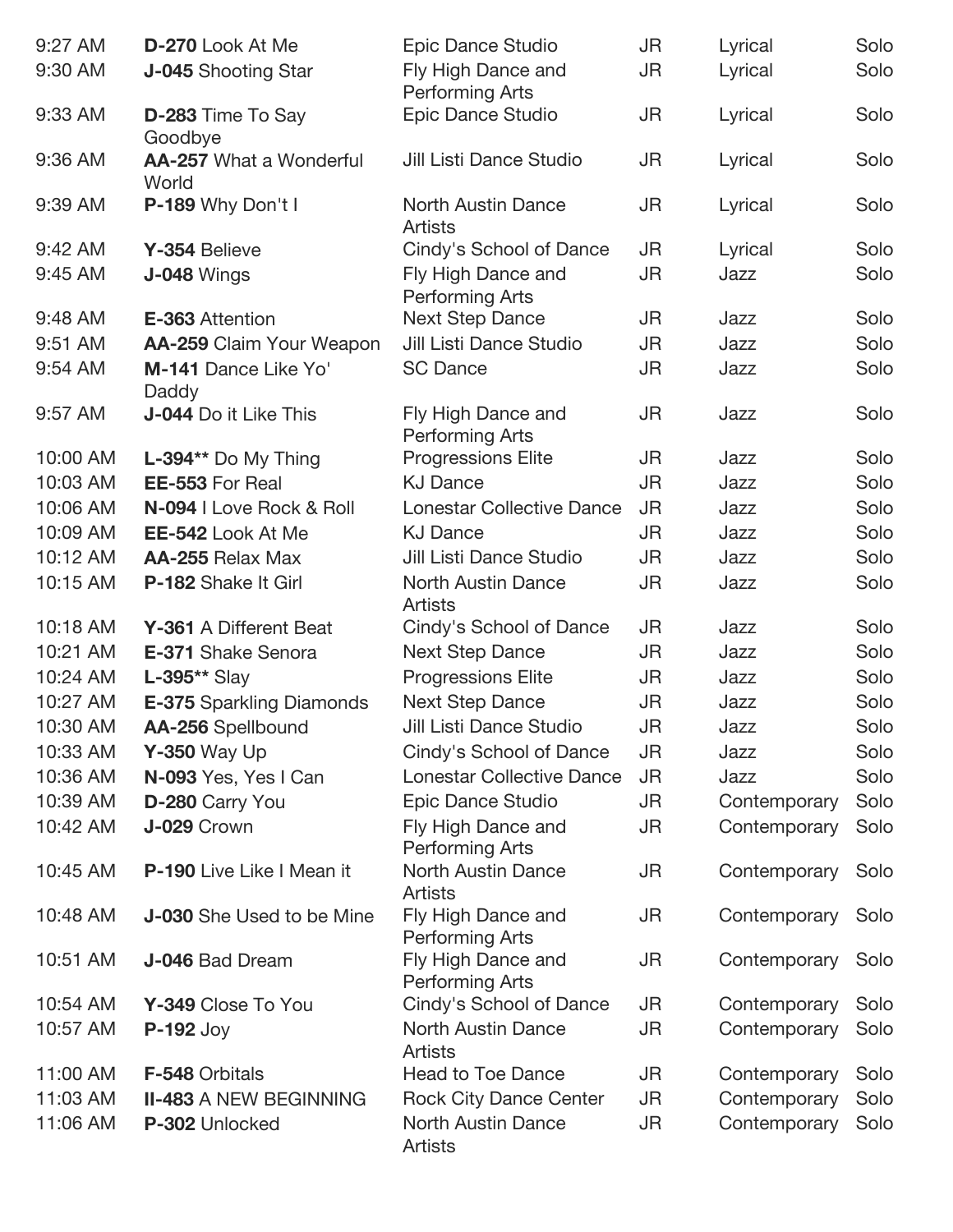| 11:09 AM | M-140 Cruella de Vil                      | <b>SC Dance</b>                              | JR<br>Prep        | Jazz                      | Solo     |
|----------|-------------------------------------------|----------------------------------------------|-------------------|---------------------------|----------|
| 11:12 AM | <b>N-092 Joy</b>                          | <b>Lonestar Collective Dance</b>             | <b>JR</b><br>Prep | Jazz                      | Solo     |
| 11:15 AM | N-091 Just A Girl                         | <b>Lonestar Collective Dance</b>             | JR<br>Prep        | Jazz                      | Solo     |
| 11:18 AM | Y-544** School's Out                      | Cindy's School of Dance                      | JR<br>Prep        | Jazz                      | Solo     |
| 11:21 AM | N-090 Walk the Dinosaur                   | <b>Lonestar Collective Dance</b>             | Mini              | Jazz                      | Solo     |
| 11:24 AM | <b>N-110 Walk</b>                         | <b>Lonestar Collective Dance</b>             | Mini              | Jazz                      | Duo/Trio |
| 11:27 AM | P-178 Can We Work It Out?                 | <b>North Austin Dance</b><br><b>Artists</b>  | JR                | Contemporary              | Duo/Trio |
| 11:30 AM | <b>Y-343 Wild</b>                         | Cindy's School of Dance                      | JR                | Jazz                      | Duo/Trio |
| 11:33 AM | <b>D-301</b> A Million Reasons            | Epic Dance Studio                            | <b>JR</b>         | Lyrical                   | Duo/Trio |
| 11:36 AM | <b>J-047</b> Small                        | Fly High Dance and<br><b>Performing Arts</b> | JR                | Lyrical                   | Duo/Trio |
| 11:39 AM | J-035 Stand by Me                         | Fly High Dance and<br><b>Performing Arts</b> | <b>JR</b>         | Lyrical                   | Duo/Trio |
| 11:42 AM | L-391 Let's Be Bad                        | Progressions Elite                           | JR                | <b>Musical</b><br>Theatre | Duo/Trio |
| 11:45 AM | <b>M-133 Little Red Hat</b>               | <b>SC Dance</b>                              | JR                | <b>Musical</b><br>Theatre | Duo/Trio |
| 11:48 AM | N-111 My Best Friend                      | <b>Lonestar Collective Dance</b>             | <b>JR</b>         | <b>Musical</b><br>Theatre | Duo/Trio |
| 11:51 AM | <b>M-130</b> What is this Feeling         | <b>SC Dance</b>                              | JR                | <b>Musical</b><br>Theatre | Duo/Trio |
| 11:54 AM | <b>II-477 RELOAD DAT</b>                  | <b>Rock City Dance Center</b>                | <b>JR</b>         | Open                      | Duo/Trio |
| 11:57 AM | K-057 Shake and Pop                       | The MoveMeant Project                        | JR                | Open                      | Duo/Trio |
| 12:00 PM | J-033 Moses Supposes                      | Fly High Dance and<br><b>Performing Arts</b> | JR                | Tap                       | Duo/Trio |
| 12:03 PM | EE-520 Assise                             | <b>KJ Dance</b>                              | Senior            | Contemporary Solo         |          |
| 12:06 PM | Z-274** Awaken                            | Performing Arts Studio                       | Senior            | Contemporary              | Solo     |
| 12:09 PM | <b>M-142 Body</b>                         | <b>SC Dance</b>                              | Senior            | Contemporary              | Solo     |
| 12:12 PM | J-031 Bridges Burn                        | Fly High Dance and<br><b>Performing Arts</b> | Senior            | Contemporary              | Solo     |
| 12:15 PM | H-425** Find Yours                        | <b>Studio of MoveMINT</b>                    | Senior            | Contemporary              | Solo     |
| 12:18 PM | P-184 Frequency                           | <b>North Austin Dance</b><br><b>Artists</b>  | Senior            | Contemporary              | Solo     |
| 12:21 PM | P-180 Fugitive                            | <b>North Austin Dance</b><br><b>Artists</b>  | Senior            | Contemporary              | Solo     |
| 12:24 PM | <b>EE-522 Go</b>                          | <b>KJ Dance</b>                              | Senior            | Contemporary              | Solo     |
| 12:27 PM | <b>AA-242 Last</b>                        | Jill Listi Dance Studio                      | Senior            | Contemporary              | Solo     |
| 12:30 PM | H-424** Letters                           | <b>Studio of MoveMINT</b>                    | Senior            | Contemporary              | Solo     |
| 12:33 PM | Z-273** Lost                              | Performing Arts Studio                       | Senior            | Contemporary              | Solo     |
| 12:36 PM | <b>EE-524 Lullaby For My</b><br>Insomniac | <b>KJ Dance</b>                              | Senior            | Contemporary              | Solo     |
| 12:39 PM | <b>EE-529 Mutual Coordinates</b>          | <b>KJ Dance</b>                              | Senior            | Contemporary              | Solo     |
| 12:42 PM | <b>BB-420 Reality</b>                     | <b>Missy Crain Dance</b><br><b>Studios</b>   | Senior            | Contemporary              | Solo     |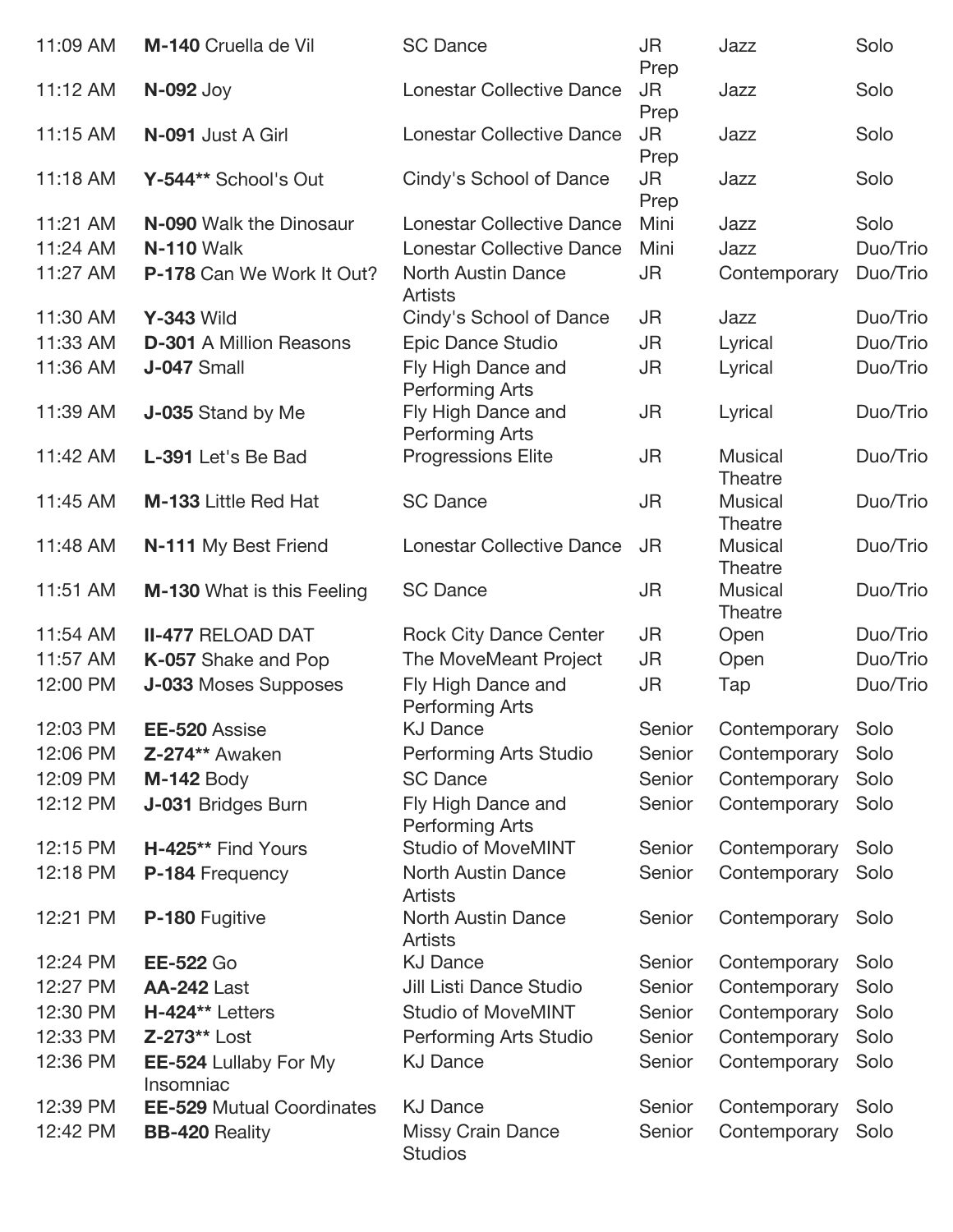| 12:45 PM | <b>C-126 SHE</b>                          | Top Hat Dance Centre,<br>Inc.               | Senior | Contemporary              | Solo |
|----------|-------------------------------------------|---------------------------------------------|--------|---------------------------|------|
| 12:48 PM | L-426 Songbird                            | <b>Progressions Elite</b>                   | Senior | Contemporary              | Solo |
| 12:51 PM | Y-351 Storybook                           | Cindy's School of Dance                     | Senior | Contemporary              | Solo |
| 12:54 PM | II-476 DOOMED                             | <b>Rock City Dance Center</b>               | Senior | Contemporary              | Solo |
| 12:57 PM | <b>BB-415</b> The Acceptance of<br>Death  | Missy Crain Dance<br><b>Studios</b>         | Senior | Contemporary              | Solo |
| 1:00 PM  | <b>II-474 FALLING FASTER</b>              | <b>Rock City Dance Center</b>               | Senior | Contemporary              | Solo |
| 1:03 PM  | N-105 The Beech Tree                      | <b>Lonestar Collective Dance</b>            | Senior | Contemporary              | Solo |
| 1:06 PM  | <b>II-478 HOLD ON TIGHT</b>               | <b>Rock City Dance Center</b>               | Senior | Contemporary              | Solo |
| 1:09 PM  | <b>E-369 Tomorrow Is Today</b>            | <b>Next Step Dance</b>                      | Senior | Contemporary              | Solo |
| 1:12 PM  | JJ-471 HOLD ME WHILE<br>YOU WAIT          | <b>Rock City Dance Center -</b><br>Conway   | Senior | Contemporary              | Solo |
| 1:15 PM  | N-104 Hit Me With A Hot<br><b>Note</b>    | <b>Lonestar Collective Dance</b>            | Senior | <b>Musical</b><br>Theatre | Solo |
| 1:18 PM  | EE-521 Hot Honey Rag                      | <b>KJ Dance</b>                             | Senior | <b>Musical</b><br>Theatre | Solo |
| 1:21 PM  | N-106 Money                               | <b>Lonestar Collective Dance</b>            | Senior | <b>Musical</b><br>Theatre | Solo |
| 1:24 PM  | L-323 They Just Keep<br>Moving the Line   | <b>Progressions Elite</b>                   | Senior | <b>Musical</b><br>Theatre | Solo |
| 1:27 PM  | E-378 At Last                             | <b>Next Step Dance</b>                      | Senior | Lyrical                   | Solo |
| 1:30 PM  | Y-355 Blackout                            | Cindy's School of Dance                     | Senior | Lyrical                   | Solo |
| 1:33 PM  | <b>EE-519</b> Everything I Have           | <b>KJ Dance</b>                             | Senior | Lyrical                   | Solo |
| 1:36 PM  | <b>II-486   DREAMED A</b><br><b>DREAM</b> | <b>Rock City Dance Center</b>               | Senior | Lyrical                   | Solo |
| 1:39 PM  | JJ-466   HAVE NOTHING                     | <b>Rock City Dance Center -</b><br>Conway   | Senior | Lyrical                   | Solo |
| 1:42 PM  | EE-530 Landslide                          | <b>KJ Dance</b>                             | Senior | Lyrical                   | Solo |
| 1:45 PM  | <b>P-183</b> Let it Be                    | <b>North Austin Dance</b><br><b>Artists</b> | Senior | Lyrical                   | Solo |
| 1:48 PM  | <b>C-119 LOVE AND HATE</b>                | Top Hat Dance Centre,<br>Inc.               | Senior | Lyrical                   | Solo |
| 1:51 PM  | <b>II-473 LYING DOWN</b>                  | <b>Rock City Dance Center</b>               | Senior | Lyrical                   | Solo |
| 1:54 PM  | <b>C-121 MAKE ME BELIEVE</b>              | Top Hat Dance Centre,<br>Inc.               | Senior | Lyrical                   | Solo |
| 1:57 PM  | <b>AA-249 Natural Woman</b>               | Jill Listi Dance Studio                     | Senior | Lyrical                   | Solo |
| 2:00 PM  | <b>C-120 SOUVENIRS</b>                    | Top Hat Dance Centre,<br>Inc.               | Senior | Lyrical                   | Solo |
| 2:03 PM  | <b>II-480 THE TOP</b>                     | <b>Rock City Dance Center</b>               | Senior | Lyrical                   | Solo |
| 2:06 PM  | <b>JJ-467 WORTHY</b>                      | <b>Rock City Dance Center -</b><br>Conway   | Senior | Lyrical                   | Solo |
| 2:09 PM  | <b>JJ-469 BANG BANG</b>                   | <b>Rock City Dance Center -</b><br>Conway   | Senior | Open                      | Solo |
| 2:12 PM  | P-559 Tell It Like It Is                  | <b>North Austin Dance</b><br><b>Artists</b> | Senior | Open                      | Solo |
| 2:15 PM  | AA-250 Madting                            | Jill Listi Dance Studio                     | Senior | Open                      | Solo |
| 2:18 PM  | <b>H-421** Nicks</b>                      | <b>Studio of MoveMINT</b>                   | Senior | Open                      | Solo |
| 2:21 PM  | AA-262 Slowly                             | Jill Listi Dance Studio                     | Senior | Open                      | Solo |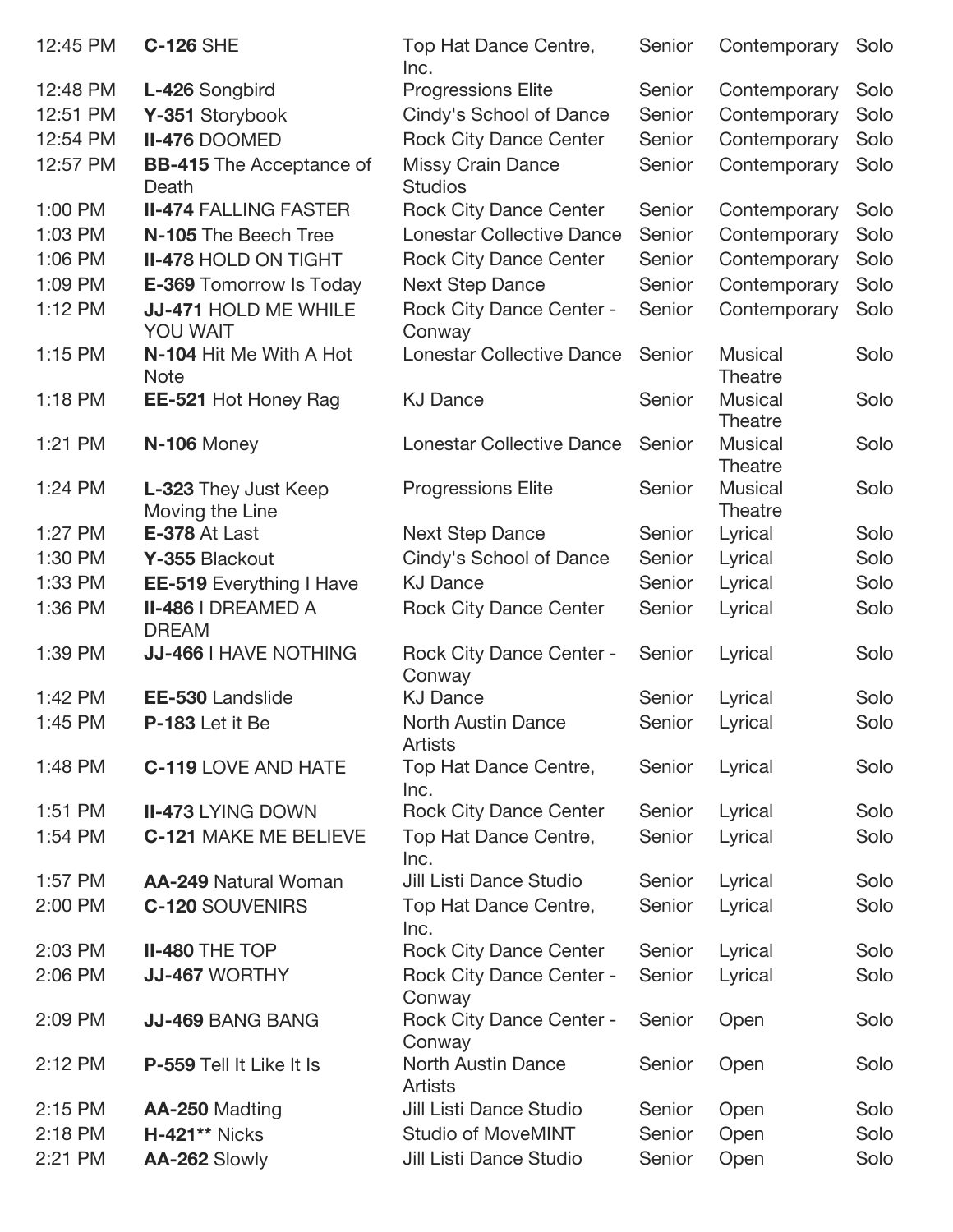| 2:24 PM | L-324 Expensive                      | <b>Progressions Elite</b>                  | Senior | Tap  | Solo |
|---------|--------------------------------------|--------------------------------------------|--------|------|------|
| 2:27 PM | <b>BB-416 That Man</b>               | <b>Missy Crain Dance</b><br><b>Studios</b> | Senior | Tap  | Solo |
| 2:30 PM | <b>EE-558 Hey Soul Sister</b>        | <b>KJ Dance</b>                            | Senior | Tap  | Solo |
| 2:33 PM | <b>JJ-468 WRECKING BALL</b>          | <b>Rock City Dance Center -</b><br>Conway  | Senior | Tap  | Solo |
| 2:36 PM | <b>EE-525 Bottom Of The</b><br>River | <b>KJ Dance</b>                            | Senior | Jazz | Solo |
| 2:39 PM | <b>C-122 COME AND GET IT</b>         | Top Hat Dance Centre,<br>Inc.              | Senior | Jazz | Solo |
| 2:42 PM | <b>JJ-470 ESCALATE</b>               | <b>Rock City Dance Center -</b><br>Conway  | Senior | Jazz | Solo |
| 2:45 PM | M-145 Let it Burn                    | <b>SC Dance</b>                            | Senior | Jazz | Solo |
| 2:48 PM | <b>C-123 RATHER BE</b>               | Top Hat Dance Centre,<br>Inc.              | Senior | Jazz | Solo |
| 2:51 PM | <b>II-484 CLUTCH</b>                 | <b>Rock City Dance Center</b>              | Senior | Jazz | Solo |
| 2:54 PM | <b>C-118 LOCO</b>                    | Top Hat Dance Centre,<br>Inc.              | Senior | Jazz | Solo |

**Mini/Junior Prep/Junior Solo & Duo/Trio and Senior Solo Awards on Main Stage following Teen Solo Awards!!!**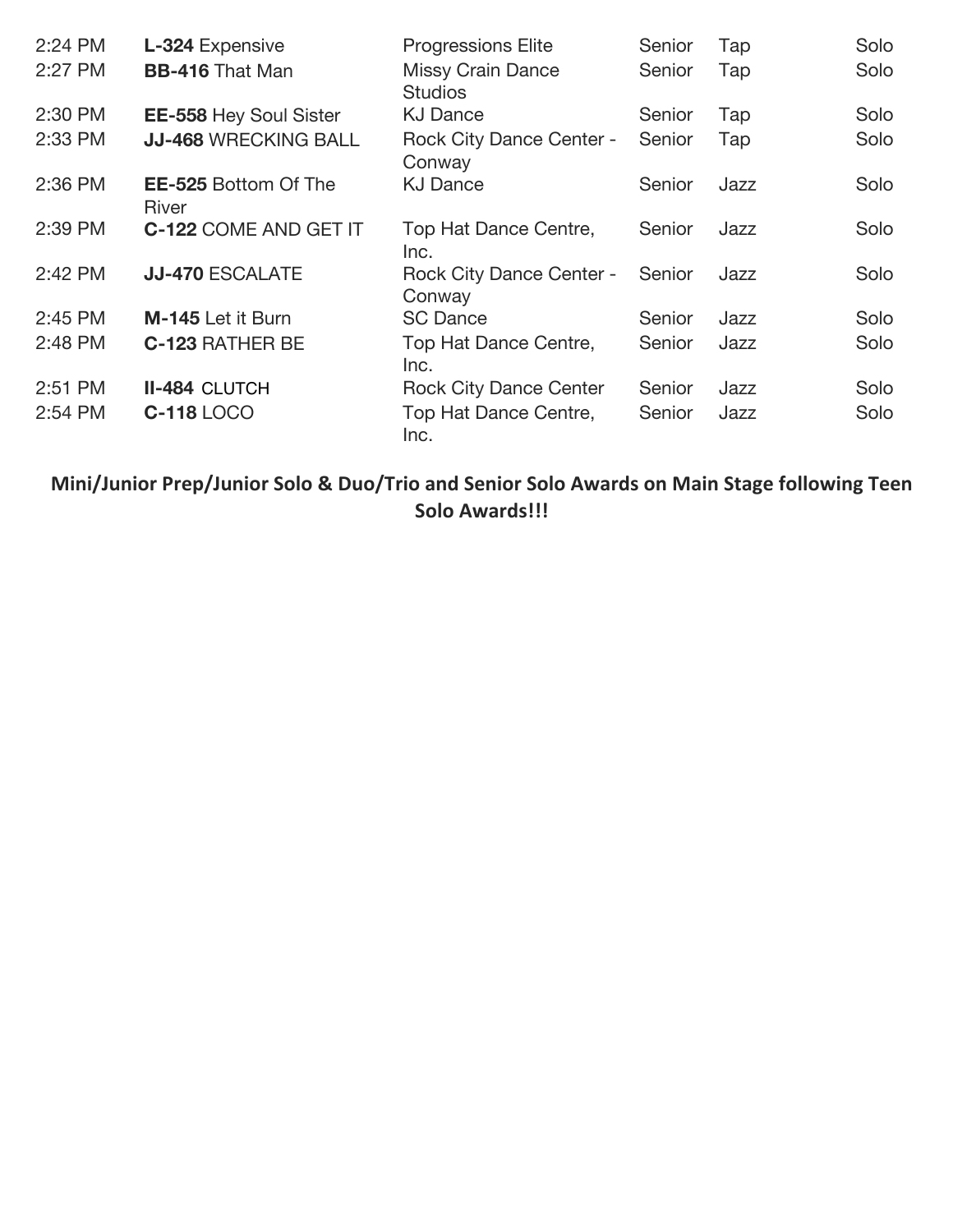

# **Competition Order Dallas, TX Feb 11-13, 2022 Hyatt Regency DFW Int'l Airport 02/12/2022**

| 2:00 PM | <b>EE-515 Water Music Suite</b>        | <b>KJ Dance</b>                              | <b>JR Prep</b> | <b>Ballet</b>  | Group                   |
|---------|----------------------------------------|----------------------------------------------|----------------|----------------|-------------------------|
| 2:03 PM | X-204 Popcorn                          | Foot Works Performing<br><b>Arts Center</b>  | <b>JR Prep</b> | Jazz           | Line                    |
| 2:06 PM | N-075 Heaven Hop                       | <b>Lonestar Collective</b><br>Dance          | Mini           | Tap            | Group                   |
| 2:09 PM | <b>II-449 LITTLE RED</b>               | <b>Rock City Dance Center</b>                | Mini           | Tap            | Line                    |
| 2:12 PM | <b>BB-413</b> Gotcha                   | <b>Missy Crain Dance</b><br><b>Studios</b>   | <b>JR</b>      | Jazz           | Group                   |
| 2:15 PM | JJ-429 Imma Bee                        | <b>Rock City Dance Center -</b><br>Conway    | Mini           | Tap            | Group                   |
| 2:18 PM | M-068 Space Jam                        | <b>SC Dance</b>                              | <b>JR Prep</b> | <b>Hip Hop</b> | Group                   |
| 2:21 PM | EE-510 Mama Yo!                        | <b>KJ Dance</b>                              | <b>JR Prep</b> | Jazz           | Group                   |
| 2:24 PM | X-205 Speedracer                       | Foot Works Performing<br><b>Arts Center</b>  | <b>JR Prep</b> | Tap            | Line                    |
| 2:27 PM | J-019 Welcome to<br>Wonderland         | Fly High Dance and<br><b>Performing Arts</b> | <b>JR Prep</b> | Jazz           | Group                   |
| 2:30 PM | Y-362 Tour Bus                         | Cindy's School of Dance                      | <b>JR Prep</b> | <b>Hip Hop</b> | <b>Extended</b><br>Line |
| 2:34 PM | P-113 Vienna                           | <b>North Austin Dance</b><br><b>Artists</b>  | <b>JR</b>      | Contemporary   | Group                   |
| 2:37 PM | E-230 Musicology                       | <b>Next Step Dance</b>                       | <b>JR</b>      | Jazz           | Group                   |
| 2:40 PM | <b>EE-509 Radetzky March</b>           | <b>KJ Dance</b>                              | <b>JR</b>      | <b>Ballet</b>  | Group                   |
| 2:43 PM | X-208 Dancing With The<br><b>Stars</b> | Foot Works Performing<br><b>Arts Center</b>  | <b>JR</b>      | Jazz           | Line                    |
| 2:46 PM | F-015 Amadeus                          | <b>Head to Toe Dance</b>                     | <b>JR</b>      | Jazz           | Group                   |
| 2:49 PM | <b>II-448 HEROES</b>                   | <b>Rock City Dance Center</b>                | JR Prep        | Contemporary   | Group                   |
| 2:52 PM | BB-399 Hero                            | <b>Missy Crain Dance</b><br><b>Studios</b>   | <b>JR</b>      | Jazz           | Group                   |
| 2:55 PM | <b>AA-231</b> Attention                | Jill Listi Dance Studio                      | <b>JR</b>      | Jazz           | Line                    |
| 2:58 PM | <b>D-268 Yellow Brick Road</b>         | Epic Dance Studio                            | <b>JR</b>      | Lyrical        | Group                   |
| 3:01 PM | EE-511 Workin' in a Coal<br>Mine       | <b>KJ Dance</b>                              | <b>JR Prep</b> | Tap            | Group                   |
| 3:04 PM | <b>X-210 Ta Da</b>                     | Foot Works Performing<br><b>Arts Center</b>  | <b>JR</b>      | Jazz           | Line                    |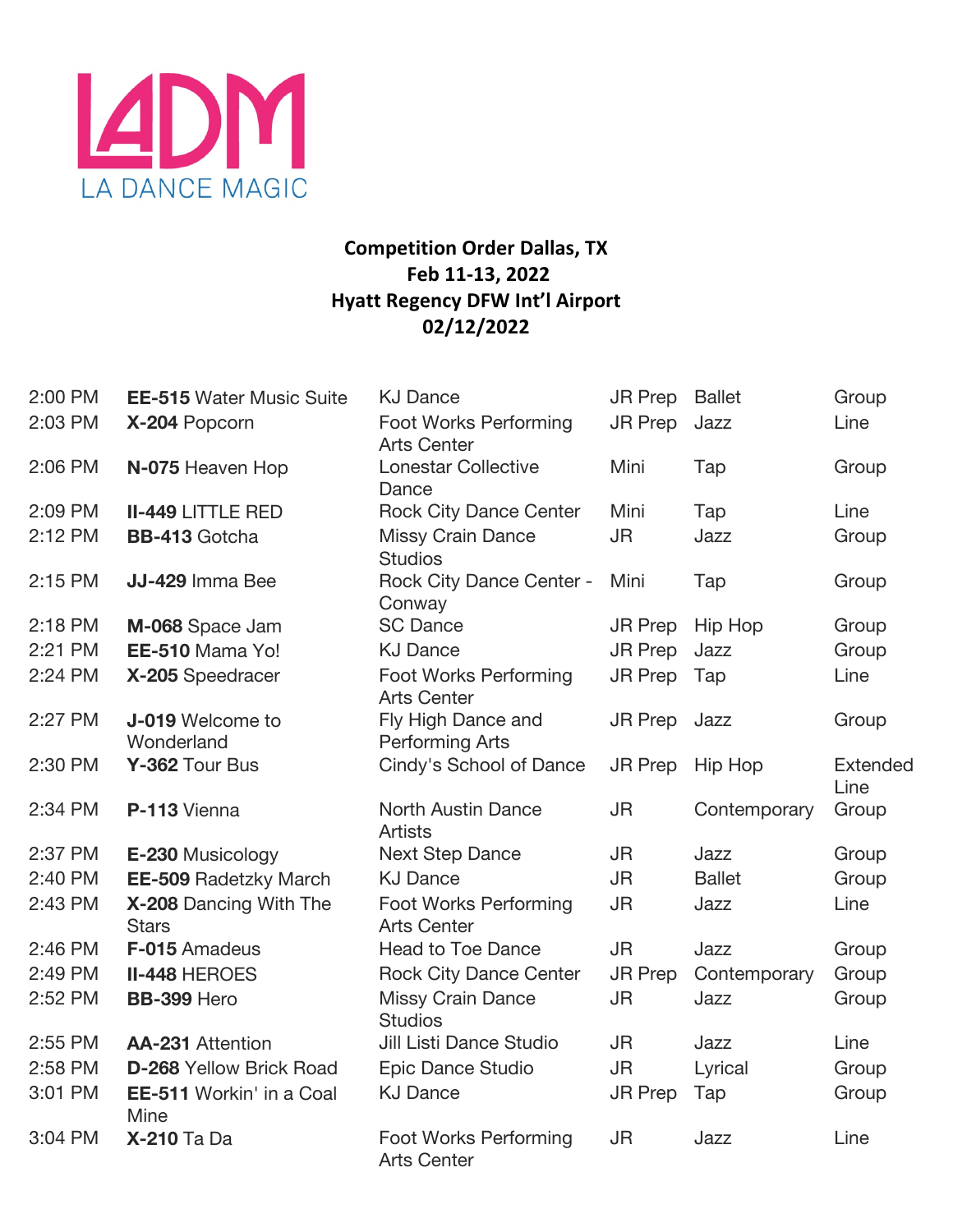| 3:07 PM | N-074 She's in Love                             | <b>Lonestar Collective</b><br>Dance          | Mini           | Jazz                             | Line       |
|---------|-------------------------------------------------|----------------------------------------------|----------------|----------------------------------|------------|
| 3:10 PM | Y-327 Bon Voyage                                | Cindy's School of Dance                      | JR.            | Jazz                             | Group      |
| 3:13 PM | P-114 It's NADA 'Bout You                       | <b>North Austin Dance</b><br><b>Artists</b>  | <b>JR</b>      | Jazz                             | Group      |
| 3:16 PM | <b>JJ-430 Think</b>                             | <b>Rock City Dance Center -</b><br>Conway    | <b>JR Prep</b> | Jazz                             | Group      |
| 3:19 PM | M-069 Fabulous                                  | <b>SC Dance</b>                              | <b>JR Prep</b> | Jazz                             | Group      |
| 3:22 PM | EE-506 Voila                                    | <b>KJ Dance</b>                              | JR             | Jazz                             | Group      |
| 3:25 PM | X-206 You Give Me<br>Goosebumps                 | Foot Works Performing<br><b>Arts Center</b>  | JR             | Jazz                             | Line       |
| 3:28 PM | J-018 Blessings                                 | Fly High Dance and<br><b>Performing Arts</b> | <b>JR Prep</b> | Lyrical                          | Group      |
| 3:31 PM | <b>II-451 RIVERSIDE</b>                         | <b>Rock City Dance Center</b>                | <b>JR Prep</b> | Open                             | Group      |
| 3:34 PM | <b>BB-404</b> Sweet Melody                      | <b>Missy Crain Dance</b><br><b>Studios</b>   | <b>JR</b>      | Jazz                             | Group      |
| 3:37 PM | E-382 Ay Caramba                                | <b>Next Step Dance</b>                       | <b>JR</b>      | Jazz                             | Line       |
| 3:40 PM | <b>EE-508</b> Spanish Rose                      | <b>KJ Dance</b>                              | <b>JR</b>      | <b>Musical</b><br>Theatre        | Group      |
| 3:43 PM | X-207 How To Save A Life                        | Foot Works Performing<br><b>Arts Center</b>  | <b>JR</b>      | Tap                              | Line       |
| 3:46 PM | <b>F-014 Counting Houses</b>                    | <b>Head to Toe Dance</b>                     | JR             | Contemporary                     | Line       |
| 3:49 PM | Y-329 All Shook Up                              | Cindy's School of Dance                      | <b>JR</b>      | <b>Musical</b><br><b>Theatre</b> | Group      |
| 3:52 PM | P-174 Get Happy                                 | <b>North Austin Dance</b><br><b>Artists</b>  | <b>JR</b>      | <b>Musical</b><br>Theatre        | Group      |
| 3:55 PM | AA-232 Dock of the Bay                          | Jill Listi Dance Studio                      | JR             | Lyrical                          | Line       |
| 3:58 PM | D-269 You Say                                   | Epic Dance Studio                            | JR             | Contemporary                     | Line       |
| 4:01 PM | EE-518 Clique                                   | <b>KJ Dance</b>                              | <b>JR</b>      | Hip Hop                          | Line       |
| 4:04 PM | X-209 Peanut Butter And<br>Jelly                | Foot Works Performing<br><b>Arts Center</b>  | JR             | Tap                              | Line       |
| 4:07 PM | N-079 Glam                                      | <b>Lonestar Collective</b><br>Dance          | JR             | Jazz                             | Group      |
| 4:10 PM | <b>II-445 GET SILLY</b>                         | <b>Rock City Dance Center</b>                | <b>JR Prep</b> | Hip Hop                          | Line       |
| 4:13 PM | <b>BB-407</b> Make It Look Easy                 | <b>Missy Crain Dance</b><br><b>Studios</b>   | JR             | <b>Musical</b><br>Theatre        | Group      |
| 4:16 PM | JJ-431 How Does A<br><b>Moment Last Forever</b> | <b>Rock City Dance Center -</b><br>Conway    | <b>JR Prep</b> | Lyrical                          | Group      |
| 4:19 PM | <b>M-062 Maps</b>                               | <b>SC Dance</b>                              | JR             | Lyrical                          | Group      |
| 4:22 PM | <b>EE-513 Boogie Shoes</b>                      | <b>KJ Dance</b>                              | JR             | Tap                              | Line       |
| 4:25 PM | X-211 Rock This Place                           | Foot Works Performing<br><b>Arts Center</b>  | JR             | Tap                              | Line       |
| 4:28 PM | <b>J-020</b> Lets Hear it for the<br>Boy        | Fly High Dance and<br>Performing Arts        | JR             | Jazz                             | Line       |
| 4:31 PM | Y-332 Attention                                 | Cindy's School of Dance                      | JR             | Hip Hop                          | Production |
| 4:37 PM | P-175   Want You Back                           | <b>North Austin Dance</b><br>Artists         | JR             | Tap                              | Group      |
| 4:40 PM | E-003 Let It Be                                 | <b>Next Step Dance</b>                       | JR             | Lyrical                          | Line       |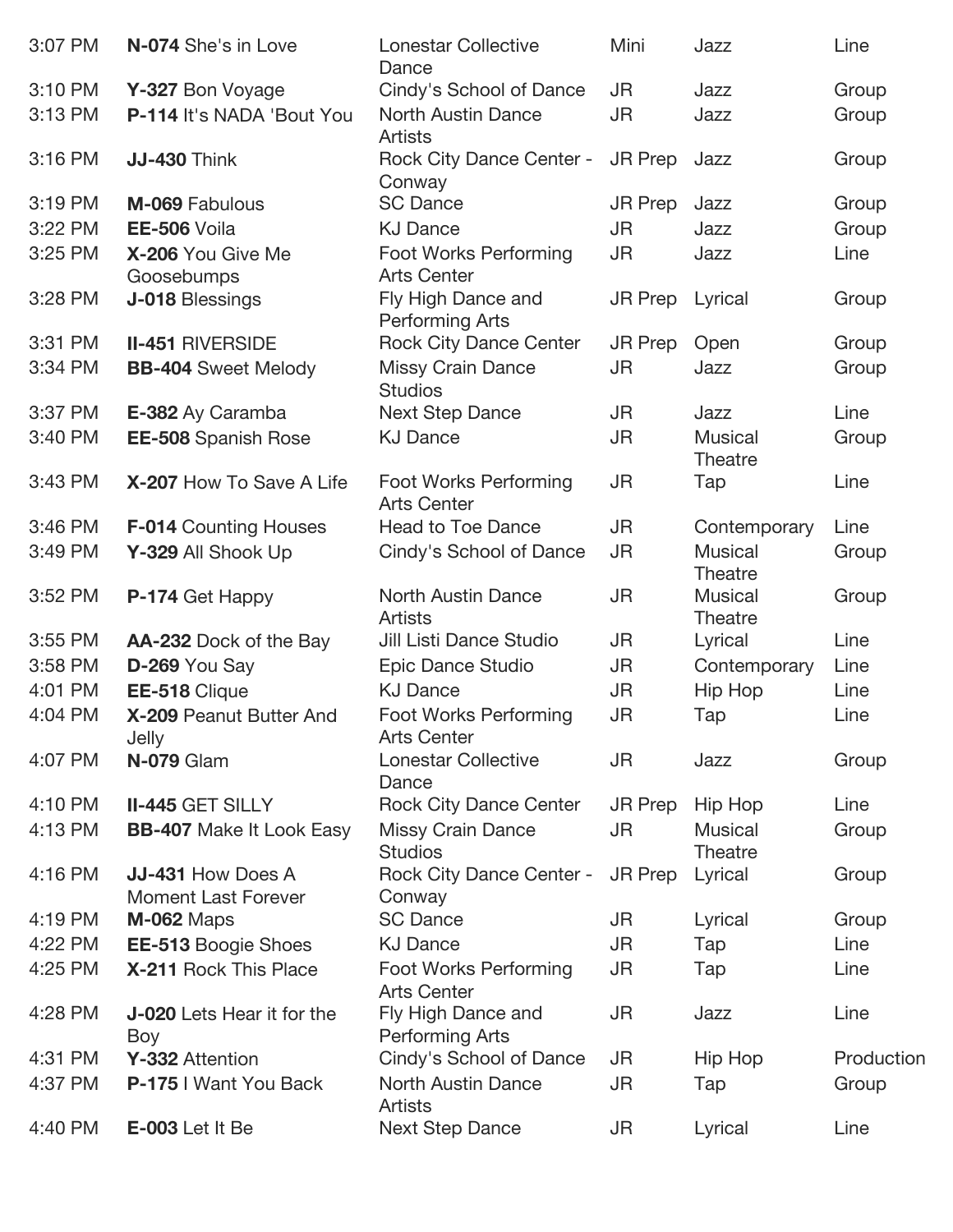| 4:43 PM | <b>EE-505 Bach Recomposed</b>        | <b>KJ Dance</b>                                    | <b>JR</b>      | <b>Ballet</b>                    | <b>Extended</b><br>Line |
|---------|--------------------------------------|----------------------------------------------------|----------------|----------------------------------|-------------------------|
| 4:47 PM | X-196 Greener Grass                  | Foot Works Performing<br><b>Arts Center</b>        | JR             | <b>Hip Hop</b>                   | <b>Extended</b><br>Line |
| 4:51 PM | N-077 Green Light                    | <b>Lonestar Collective</b><br>Dance                | <b>JR</b>      | Jazz                             | Group                   |
| 4:54 PM | <b>II-442 SHOUT</b>                  | <b>Rock City Dance Center</b>                      | <b>JR Prep</b> | Jazz                             | <b>Extended</b><br>Line |
| 4:58 PM | <b>BB-406</b> Sing                   | <b>Missy Crain Dance</b><br><b>Studios</b>         | <b>JR</b>      | <b>Musical</b><br>Theatre        | Group                   |
| 5:01 PM | JJ-432 All You Can Eat               | <b>Rock City Dance Center -</b><br>Conway          | <b>JR</b>      | Hip Hop                          | Group                   |
| 5:04 PM | <b>M-067 That Beautiful</b><br>Sound | <b>SC Dance</b>                                    | <b>JR</b>      | <b>Musical</b><br><b>Theatre</b> | Line                    |
| 5:07 PM | <b>EE-503 Baltimore</b>              | <b>KJ Dance</b>                                    | JR             | Contemporary                     | <b>Extended</b><br>Line |
| 5:11 PM | <b>X-197 Maps</b>                    | <b>Foot Works Performing</b><br><b>Arts Center</b> | JR             | Contemporary                     | Group                   |
| 5:14 PM | D-267 Hand Jive                      | Epic Dance Studio                                  | JR             | Jazz                             | Extended<br>Line        |
| 5:18 PM | <b>J-021 Read All About It</b>       | Fly High Dance and<br><b>Performing Arts</b>       | JR             | Lyrical                          | Line                    |
| 5:21 PM | <b>II-454 FERGALICIOUS</b>           | <b>Rock City Dance Center</b>                      | <b>JR</b>      | Jazz                             | Group                   |
| 5:24 PM | <b>BB-411 Precious Love</b>          | <b>Missy Crain Dance</b><br><b>Studios</b>         | JR             | Jazz                             | Line                    |
| 5:27 PM | <b>JJ-434 Fire</b>                   | <b>Rock City Dance Center -</b><br>Conway          | <b>JR</b>      | Jazz                             | Group                   |
| 5:30 PM | M-070 Maybe                          | <b>SC Dance</b>                                    | <b>JR</b>      | Lyrical                          | Group                   |
| 5:33 PM | EE-514 Billy of Tea                  | <b>KJ Dance</b>                                    | JR             | Jazz                             | Line                    |
| 5:36 PM | X-212 That Beautiful                 | Foot Works Performing                              | <b>JR</b>      | <b>Musical</b>                   | Production              |
|         | Sound                                | <b>Arts Center</b>                                 |                | Theatre                          |                         |
| 5:42 PM | N-080 All That Glitter               | <b>Lonestar Collective</b><br>Dance                | JR             | Tap                              | Group                   |
| 5:45 PM | <b>II-446 COME FLY WITH</b><br>ME    | <b>Rock City Dance Center</b>                      | <b>JR</b>      | Tap                              | Line                    |
| 5:48 PM | <b>BB-398</b> Brand New Eyes         | <b>Missy Crain Dance</b><br><b>Studios</b>         | JR             | Lyrical                          | Line                    |
| 5:51 PM | JJ-433 Do It Like This               | <b>Rock City Dance Center -</b><br>Conway          | JR             | Tap                              | Group                   |
| 5:54 PM | <b>EE-504 Parle a Ta Tete</b>        | <b>KJ Dance</b>                                    | JR             | Open                             | <b>Extended</b><br>Line |
| 5:58 PM | X-195 Taco 'Bout It                  | Foot Works Performing<br><b>Arts Center</b>        | JR             | Hip Hop                          | Production              |
| 6:04 PM | N-078 Rocket Fuel                    | <b>Lonestar Collective</b><br>Dance                | JR             | Tap                              | Group                   |
| 6:07 PM | N-081 Costco Queens                  | <b>Lonestar Collective</b><br>Dance                | JR.            | <b>Musical</b><br><b>Theatre</b> | Group                   |
| 6:10 PM | <b>EE-502 Do It Like This</b>        | <b>KJ Dance</b>                                    | JR             | Tap                              | <b>Extended</b><br>Line |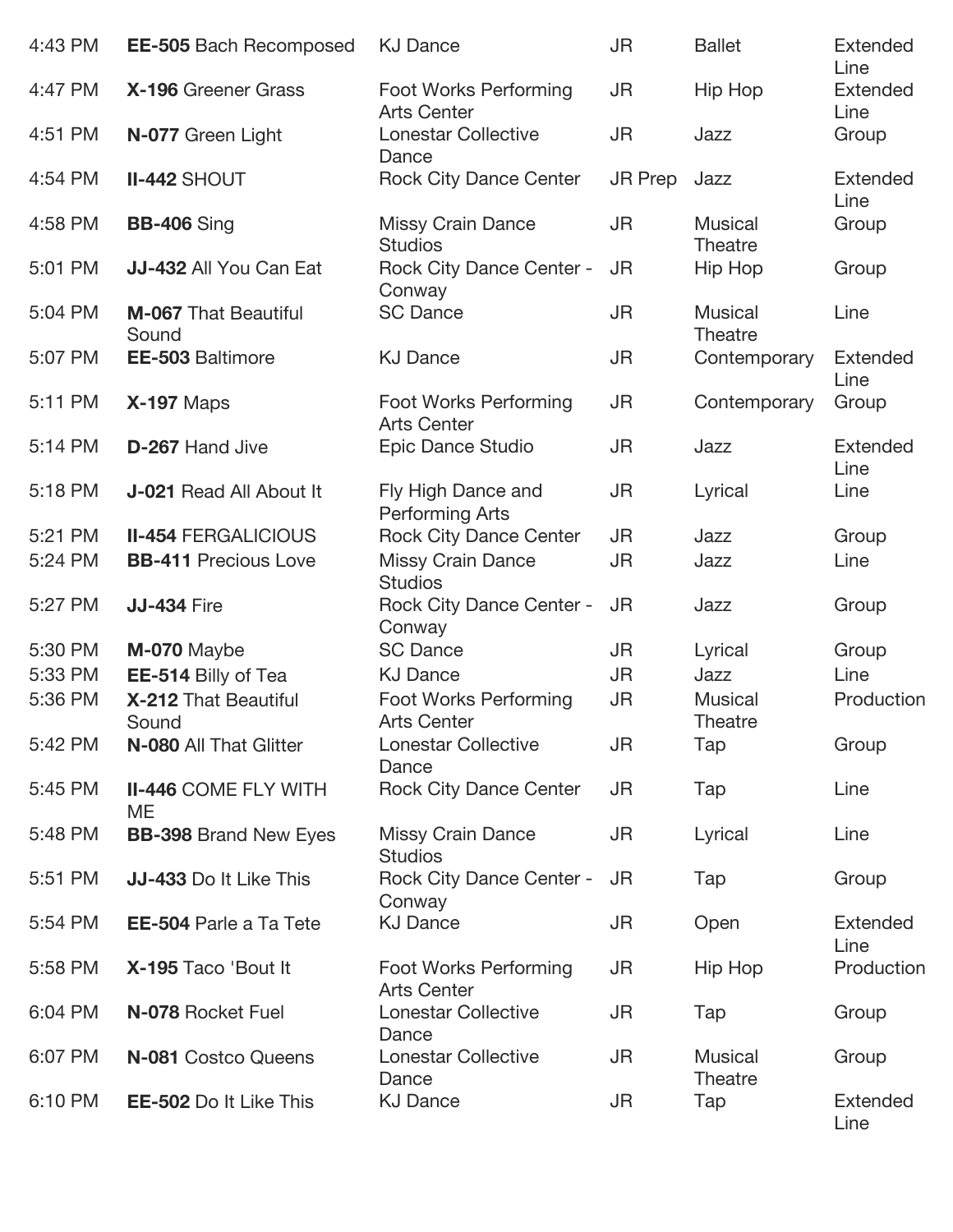# **Mini, Junior Prep & Junior Awards!!!**

| 6:55 PM | L-309 Selfish Love                   | <b>Progressions Elite</b>                   | Senior | Contemporary                     | Group                   |
|---------|--------------------------------------|---------------------------------------------|--------|----------------------------------|-------------------------|
| 6:58 PM | <b>II-441 THE RAIN</b>               | <b>Rock City Dance Center</b>               | Senior | Contemporary                     | Group                   |
| 7:01 PM | JJ-437 Try Again                     | <b>Rock City Dance Center -</b><br>Conway   | Senior | Lyrical                          | Group                   |
| 7:04 PM | Y-330 Perfectly Marvelous            | Cindy's School of Dance                     | Teen   | <b>Musical</b><br><b>Theatre</b> | <b>Extended</b><br>Line |
| 7:08 PM | <b>F-012 Head to Toys!</b>           | <b>Head to Toe Dance</b>                    | Teen   | <b>Musical</b><br>Theatre        | <b>Extended</b><br>Line |
| 7:12 PM | L-390 Bring on the Men               | <b>Progressions Elite</b>                   | Senior | <b>Musical</b><br><b>Theatre</b> | Group                   |
| 7:15 PM | D-264 Unknown                        | Epic Dance Studio                           | Senior | Contemporary                     | Group                   |
| 7:18 PM | <b>II-450 A PALE</b>                 | <b>Rock City Dance Center</b>               | Senior | Open                             | Group                   |
| 7:21 PM | JJ-438 One Moment In<br>Time         | <b>Rock City Dance Center -</b><br>Conway   | Senior | Open                             | Group                   |
| 7:24 PM | M-071 Walk With Me                   | <b>SC Dance</b>                             | Teen   | Contemporary                     | <b>Extended</b><br>Line |
| 7:28 PM | X-226 Sovereignty                    | Foot Works Performing<br><b>Arts Center</b> | Teen   | <b>Ballet</b>                    | <b>Extended</b><br>Line |
| 7:32 PM | X-220 Light In The Dark              | Foot Works Performing<br><b>Arts Center</b> | Teen   | <b>Ballet</b>                    | Production              |
| 7:38 PM | <b>II-460 BREAK OUT</b>              | <b>Rock City Dance Center</b>               | Teen   | <b>Hip Hop</b>                   | <b>Extended</b><br>Line |
| 7:42 PM | Y-341 Bohemian<br>Rhapsody           | Cindy's School of Dance                     | Teen   | Open                             | Production              |
| 7:48 PM | C-007 TERPSICHORE (trp-<br>si-kr-ee) | Top Hat Dance Centre,<br>Inc.               | Teen   | Open                             | <b>Extended</b><br>Line |
| 7:51 PM | <b>X-200 Air Force 291</b>           | Foot Works Performing<br><b>Arts Center</b> | Teen   | Hip Hop                          | <b>Extended</b><br>Line |
| 7:55 PM | <b>II-453   LOVE YOU</b>             | <b>Rock City Dance Center</b>               | Teen   | Lyrical                          | <b>Extended</b><br>Line |
| 7:59 PM | D-263 Belief                         | Epic Dance Studio                           | Senior | Contemporary                     | Extended<br>Line        |
| 8:03 PM | <b>N-076</b> Sway                    | <b>Lonestar Collective</b><br>Dance         | Teen   | Hip Hop                          | <b>Extended</b><br>Line |
| 8:07 PM | JJ-439 Bleeding Love                 | <b>Rock City Dance Center -</b><br>Conway   | Senior | Tap                              | Group                   |
| 8:10 PM | X-203 Hold Onto Me                   | Foot Works Performing<br><b>Arts Center</b> | Teen   | Open                             | <b>Extended</b><br>Line |
| 8:14 PM | <b>II-461 BEFORE I GO</b>            | <b>Rock City Dance Center</b>               | Teen   | Contemporary                     | Production              |
| 8:20 PM | Y-331 Rocketman                      | Cindy's School of Dance                     | Teen   | Contemporary                     | <b>Extended</b><br>Line |
| 8:24 PM | <b>EE-516 Hook Shot</b>              | <b>KJ Dance</b>                             | Teen   | Hip Hop                          | <b>Extended</b><br>Line |
| 8:28 PM | C-428 FEELING GOOD                   | Top Hat Dance Centre,<br>Inc.               | Senior | Jazz                             | Group                   |
| 8:31 PM | M-073 Little Shop of<br>Horrors      | <b>SC Dance</b>                             | Teen   | <b>Musical</b><br>Theatre        | <b>Extended</b><br>Line |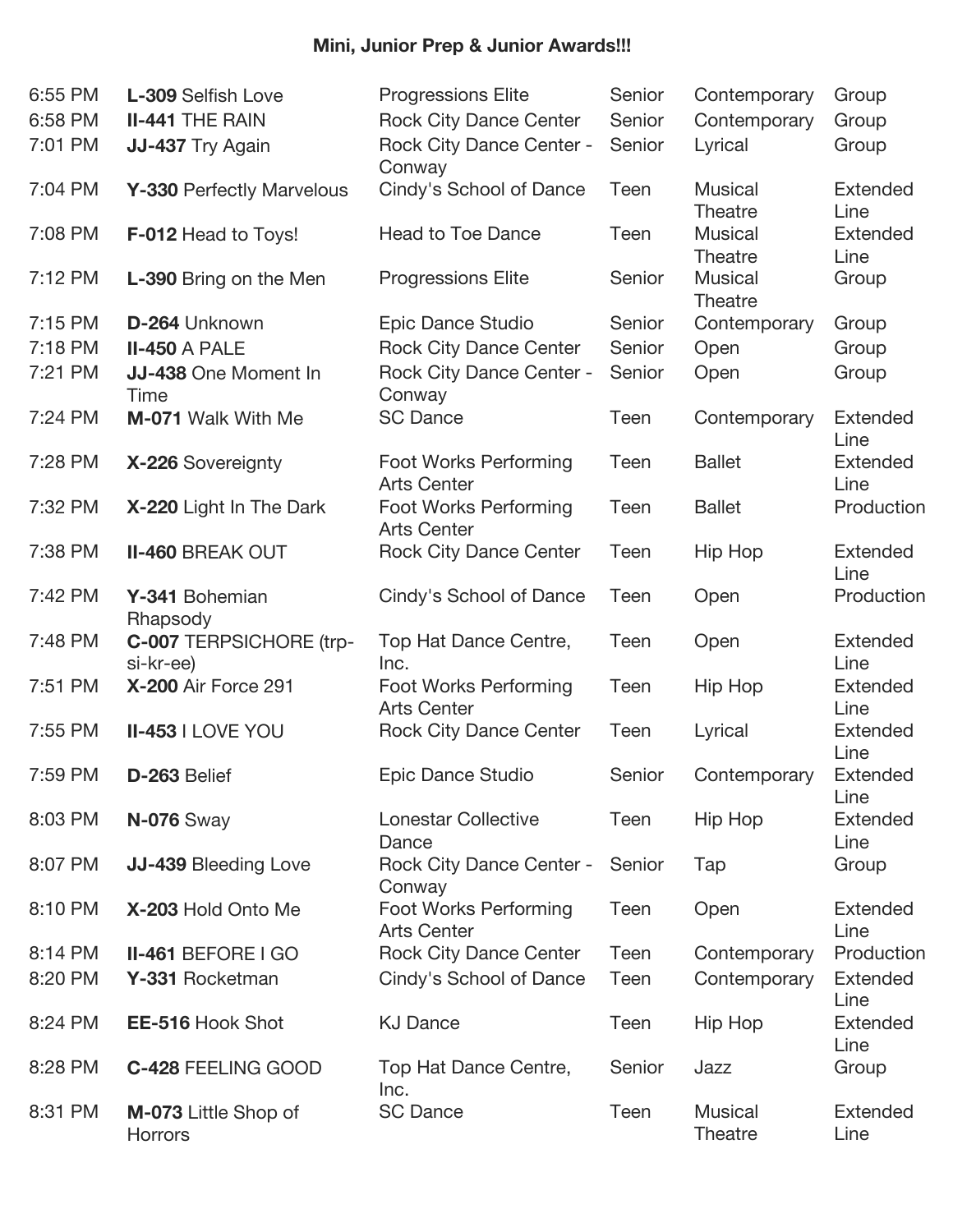| 8:35 PM  | X-225 Say My Name                               | Foot Works Performing<br><b>Arts Center</b>        | Teen   | Tap                              | <b>Extended</b><br>Line |
|----------|-------------------------------------------------|----------------------------------------------------|--------|----------------------------------|-------------------------|
| 8:39 PM  | AA-235 Brazil                                   | Jill Listi Dance Studio                            | Senior | Jazz                             | Group                   |
| 8:42 PM  | <b>II-463 BIZNESS</b>                           | <b>Rock City Dance Center</b>                      | Senior | Contemporary                     | Group                   |
| 8:45 PM  | Y-325 Feeling It                                | Cindy's School of Dance                            | Teen   | Jazz                             | Production              |
| 8:51 PM  | EE-497 On Broadway                              | <b>KJ Dance</b>                                    | Teen   | <b>Musical</b><br>Theatre        | Production              |
| 8:57 PM  | <b>JJ-436 PYT</b>                               | <b>Rock City Dance Center -</b><br>Conway          | Senior | Jazz                             | Line                    |
| 9:00 PM  | <b>X-219 Prom</b>                               | Foot Works Performing<br><b>Arts Center</b>        | Teen   | <b>Musical</b><br>Theatre        | Production              |
| 9:06 PM  | <b>BB-405</b> lo vas a olvidar                  | <b>Missy Crain Dance</b><br><b>Studios</b>         | Senior | Contemporary                     | Line                    |
| 9:09 PM  | <b>II-462 WINNER OF A</b><br><b>LOSING GAME</b> | <b>Rock City Dance Center</b>                      | Senior | Lyrical                          | Group                   |
| 9:12 PM  | E-004 La Bayadare                               | <b>Next Step Dance</b>                             | Teen   | <b>Ballet</b>                    | Production              |
| 9:18 PM  | Y-336 Can't Keep My Eyes<br>Off Of You          | Cindy's School of Dance                            | Teen   | <b>Musical</b><br><b>Theatre</b> | <b>Extended</b><br>Line |
| 9:22 PM  | EE-493 Jacquerie                                | <b>KJ Dance</b>                                    | Senior | Contemporary                     | Group                   |
| 9:25 PM  | <b>C-006 FREE ME</b>                            | Top Hat Dance Centre,<br>Inc.                      | Senior | Jazz                             | Line                    |
| 9:28 PM  | AA-240 Champions                                | Jill Listi Dance Studio                            | Teen   | Hip Hop                          | Production              |
| 9:34 PM  | <b>X-224 TBA</b>                                | <b>Foot Works Performing</b><br><b>Arts Center</b> | Senior | Contemporary                     | Group                   |
| 9:37 PM  | <b>II-444 ROCK AND ROLL</b>                     | <b>Rock City Dance Center</b>                      | Senior | Jazz                             | Group                   |
| 9:40 PM  | <b>BB-400 Good Life</b>                         | <b>Missy Crain Dance</b><br><b>Studios</b>         | Senior | Lyrical                          | Line                    |
| 9:43 PM  | E-005 Girl Gang                                 | <b>Next Step Dance</b>                             | Teen   | Hip Hop                          | Production              |
| 9:49 PM  | <b>EE-496 Let Me Follow</b>                     | <b>KJ Dance</b>                                    | Senior | Contemporary                     | Group                   |
| 9:52 PM  | <b>JJ-440 Writers Block</b>                     | <b>Rock City Dance Center -</b><br>Conway          | Senior | Contemporary                     | Production              |
| 9:58 PM  | <b>C-009 FEEL SOMETHING</b>                     | Top Hat Dance Centre,<br>Inc.                      | Senior | Contemporary                     | Line                    |
| 10:01 PM | <b>M-059</b> Trip a Little Light<br>Fantastic!  | <b>SC Dance</b>                                    | Teen   | <b>Musical</b><br><b>Theatre</b> | Production              |
| 10:07 PM | <b>X-223   See You</b>                          | Foot Works Performing<br><b>Arts Center</b>        | Senior | Jazz                             | Group                   |
| 10:10 PM | <b>BB-396 What A Night</b>                      | <b>Missy Crain Dance</b><br><b>Studios</b>         | Teen   | Jazz                             | Production              |
| 10:16 PM | E-387 Distortion                                | <b>Next Step Dance</b>                             | Senior | Jazz                             | Group                   |
| 10:19 PM | Y-337 A Moment, A Love                          | Cindy's School of Dance                            | Teen   | Contemporary                     | Extended<br>Line        |
| 10:23 PM | <b>EE-490</b> We Wait As One                    | <b>KJ Dance</b>                                    | Senior | Lyrical                          | <b>Extended</b><br>Line |
| 10:27 PM | <b>C-008 LIKE THAT</b>                          | Top Hat Dance Centre,<br>Inc.                      | Senior | Lyrical                          | Line                    |
| 10:30 PM | AA-239 Carnivale'                               | Jill Listi Dance Studio                            | Teen   | Jazz                             | Production              |
| 10:36 PM | X-201 Papa Was A Rolling<br><b>Stone</b>        | <b>Foot Works Performing</b><br><b>Arts Center</b> | Senior | Open                             | Group                   |